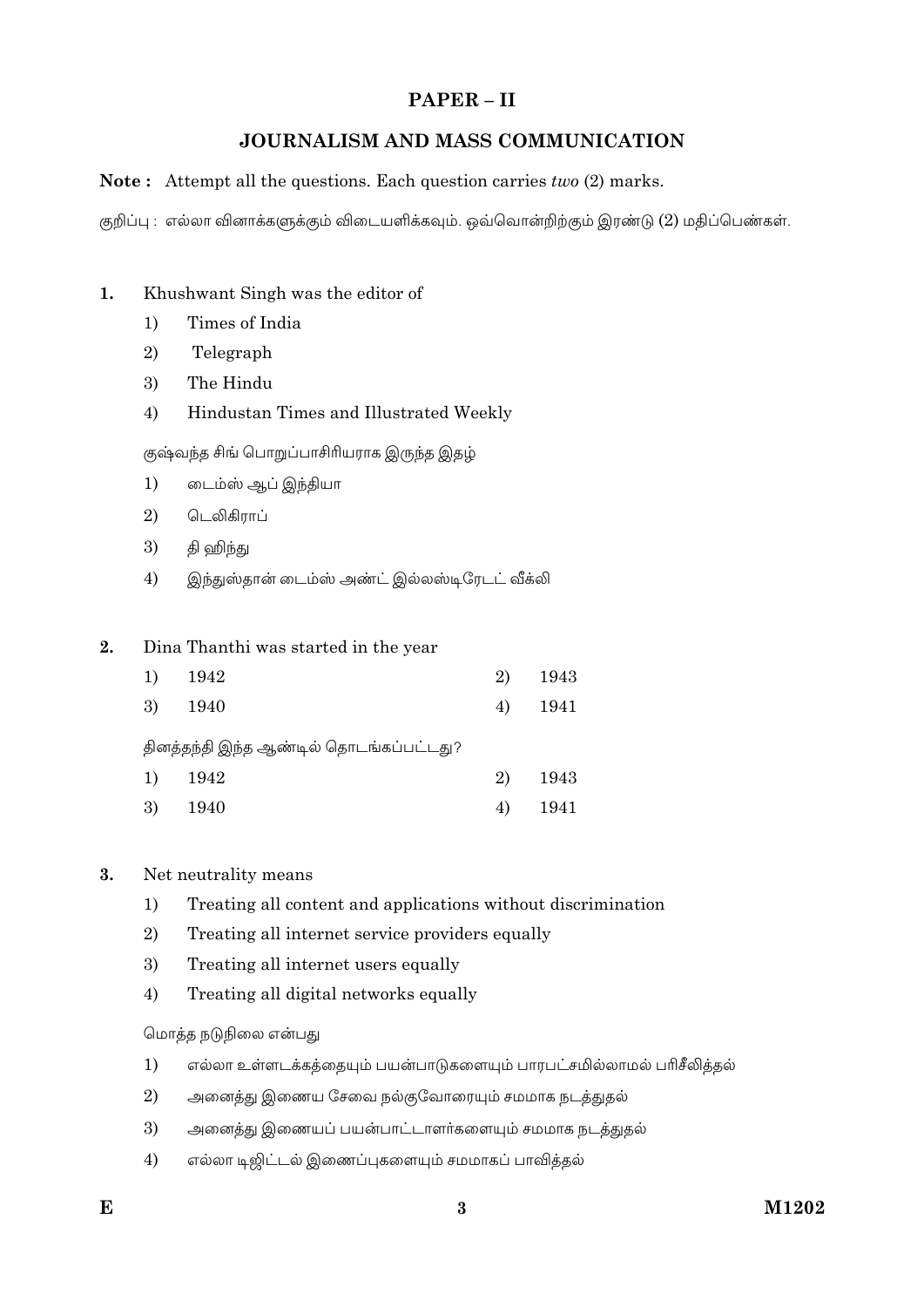# **4.** Encoding refers to

- 1) Production of Message
- 2) Understanding the Message
- 3) Understanding the Code
- 4) Understanding Channel

உள்ளீட்டுக் குறியிடல் என்பது

- 1) செய்தி உருவாக்கம்
- 2) செய்தியைப் புரிந்து கொள்ளுதல்
- 3) குறியீட்டைப் புரிந்து கொள்ளுதல்
- 4) ஊடகத்தைப் புரிந்து கொள்ளுதல்
- **5.** Radio package is
	- 1) Package of features, interviews and effects for radio
	- 2) Package of radio instruments for sale
	- 3) Package of radio advertisements
	- 4) Package of radio subscriptions

# வானொலி தொகுப்பு என்பது

- 1) வானொலிக்கான ஒலியமைதி, நேர்காணல்கள் உரைச்சித்திரங்களைக் கொண்ட தொகுப்பு
- $2$ ) விற்பனைக்கான வானொலி உபகரணங்களைக் கொண்ட தொகுப்பு
- 3) வானொலி விளம்பரங்களின் தொகுப்பு
- 4) வானொலி சந்தாக்களின் தொகுப்பு
- **6.** Radio Cues are meant to
	- 1) Introduce the radio reporter's story
	- 2) Narrate the radio reporter's story
	- 3) Complete the radio reporter's story
	- 4) Amplify the radio reporter's story

வானொலி க்யுக்கள் குறிப்பது

- 1) வானொலி நிருபரது கதை அறிமுகம்
- $2)$  வானொலி நிருபரது கதை வர்ணனை
- 3) வானொலி நிருபருடைய கதை நிறைவு
- 4) வானொலி நிருபரது கதை ஒலி பெருக்கம்

# **M1202 E 4**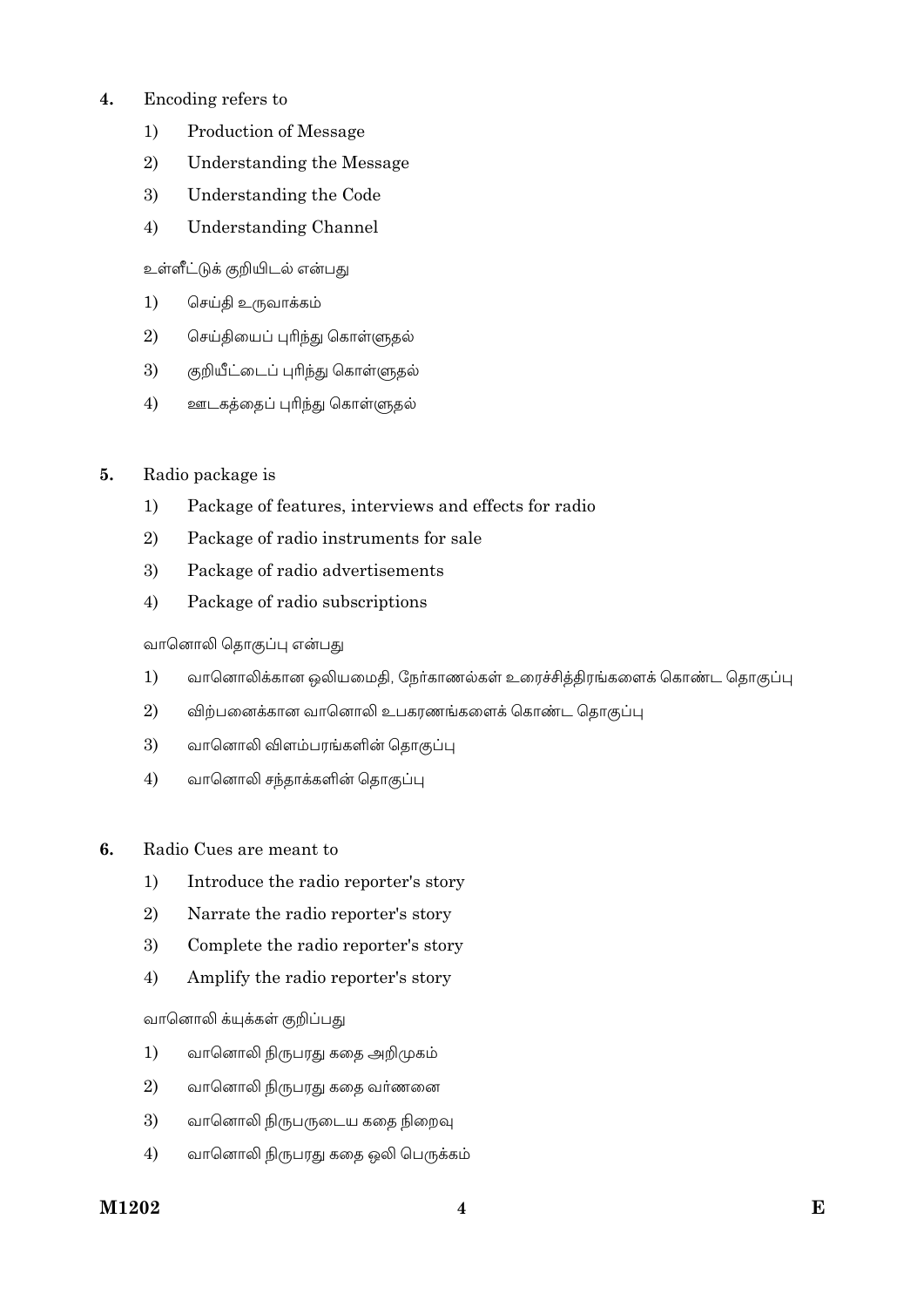# **7.** Hitchcock zoom results in

- 1) Change in perspective and size of the main object
- 2) Change in perspective and no change in size of the main object
- 3) No change in perspective and size of the main object
- 4) No change in perspective, but change in size of the main object

ஹிட்ச்காக் பெரிதாக்கம் இதில் முடிகிறது

- 1) முதன்மைப் பொருளின் அளவு, நோக்கம் ஆகியவற்றில் மாற்றம்
- $2$ ) முதன்மைப் பொருளின் நோக்கில் மாற்றம் ஆனால் அளவில் எவ்வித மாற்றமும் இல்லை
- 3) கொக்கம் மற்றும் முதன்மைப் பொருளின் அளவு ஆகியவற்றில் மாற்றம் இன்மை
- 4) சூரக்கத்தில் மாற்றமின்மை ஆனால் முதன்மைப் பொருளின் அளவில் மாற்றம்

# **8.** 'Bhuvan Shome' was directed by

1) Satyajit Ray 2) Mrinal Sen 3) Aravindan 4) Girish Kasaravalli

'புவன் ஸோமே'வை இயக்கியவர்

| 1) சத்யஜித் ரே | 2) மிருணாள் சென்   |
|----------------|--------------------|
| 3) அரவிந்தன்   | 4) கிரீஷ் கசரவல்லி |

# **9.** Sila Nerangalil Sila Manithargal was directed by

1) Balu Mahendra 2) Mahendran 3) Adoor Gopalakrishnan 4) Bhimsingh 'சில நேரங்களில் சில மனிதர்கள்' 1) பாலு மகேந்திரா  $2)$  மகேந்திரன் 3) அடூர் கோபாலகிருஷ்ணன்  $(4)$  பீம்சிங்

# **10.** Diffusion of Innovations is the concept associated with the work of

1) Everett Rogers 2) Wilbur Schramm 3) Daniel Lerner 4) Elihu Katz

புதுமைக் கூறுகளின் பரவல் என்ற கருத்தாக்கம் இவரது படைப்புகளுடன் தொடர்புடையது

- 1) GÁöμm ÷μõáºì 2) ÂÀ£º ìQμõ®
- 3)  $\,$  டேனியல் லொ்னா் $\,$   $\,$   $\,$  4)  $\,$  எலிகு கட்ஸ்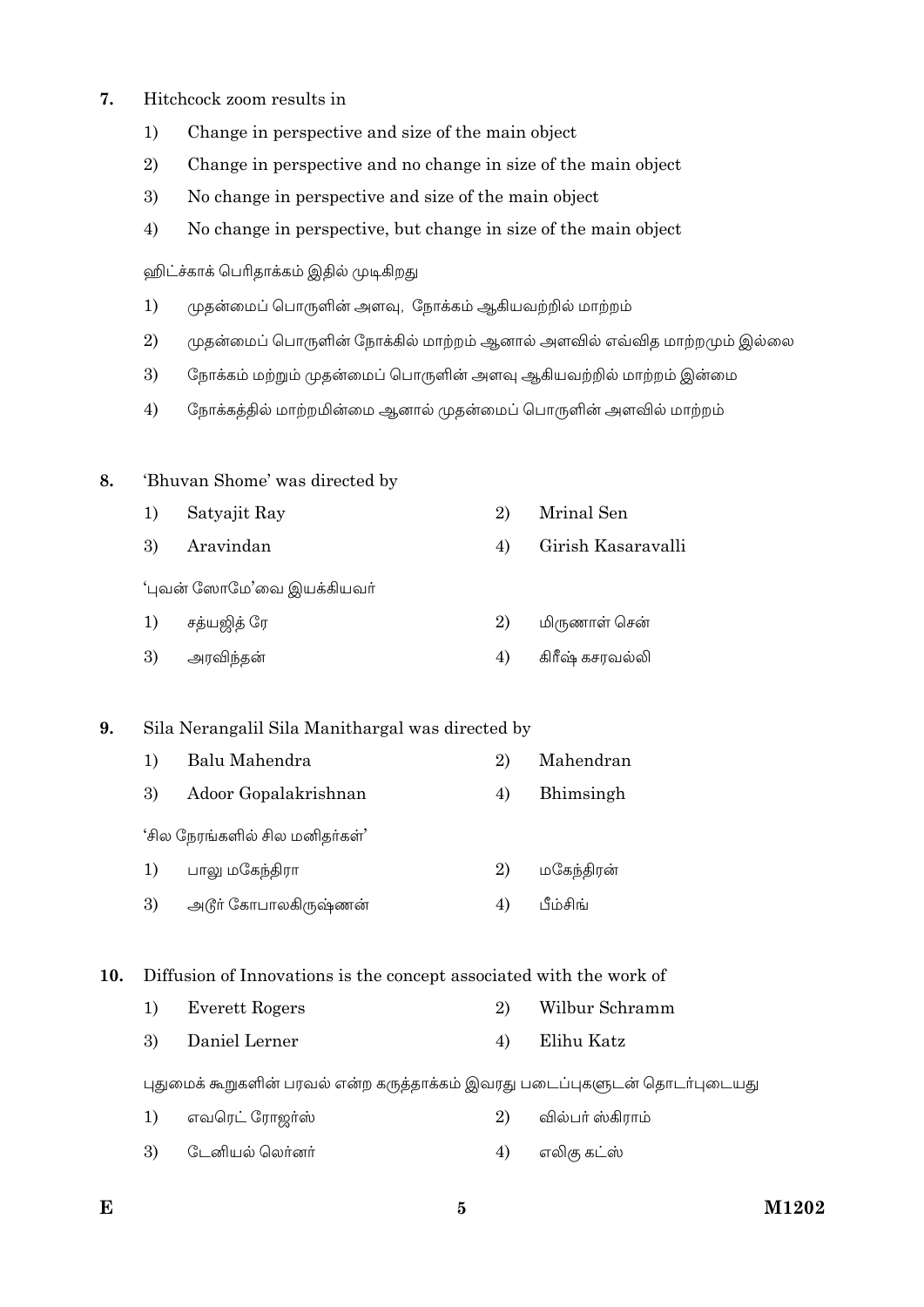#### Sakal Papers vs Union of India 1961 case relates to  $11.$

- $1)$ Price page schedule 1961
- $\overline{2}$ The Newspapers (Price and Page) Act 1956
- 3) Price page schedule 1953
- 4) Price page schedule 1952

சாகல் தாள்கள் எதிர் இந்திய யூனியன் 1961 எனும் வழக்குடன் தொடர்புடையது

- $1)$ விலை பக்க அட்டவணை 1961
- 2) செய்தித்தாள்கள் (விலை மற்றும் பக்கம்) சட்டம் 1956
- 3) விலை பக்க அட்டவணை 1953
- விலை பக்க அட்டவணை 1952  $4)$

#### 12. Thiru Vi Ka edited

- $1)$ Dina Mani
- 2) Desa Bakthan
- 3) Tamil Nadu
- $4)$ Dina Thanthi

# திரு.வி.க. பொறுப்பாசிரியராக இருந்த நாளிதழ்

- $1)$ தினமணி
- $\overline{2}$ தேச பக்கன்
- 3) தமிழ் நாடு
- $4)$ தினத் தந்தி

#### 13. Subramanya Bharathiar edited the daily

- Swadesamitran  $1)$
- 2) Vijaya
- 3) Dina Mani
- Nava Shakti  $4)$

சுப்பிரமணிய பாரதியார் பொறுப்பாசிரியராக இருந்த நாளிதம்

- சுதேசமித்திரன்  $1)$
- 2) விஜயா
- 3) தினமணி
- $4)$ நவசக்தி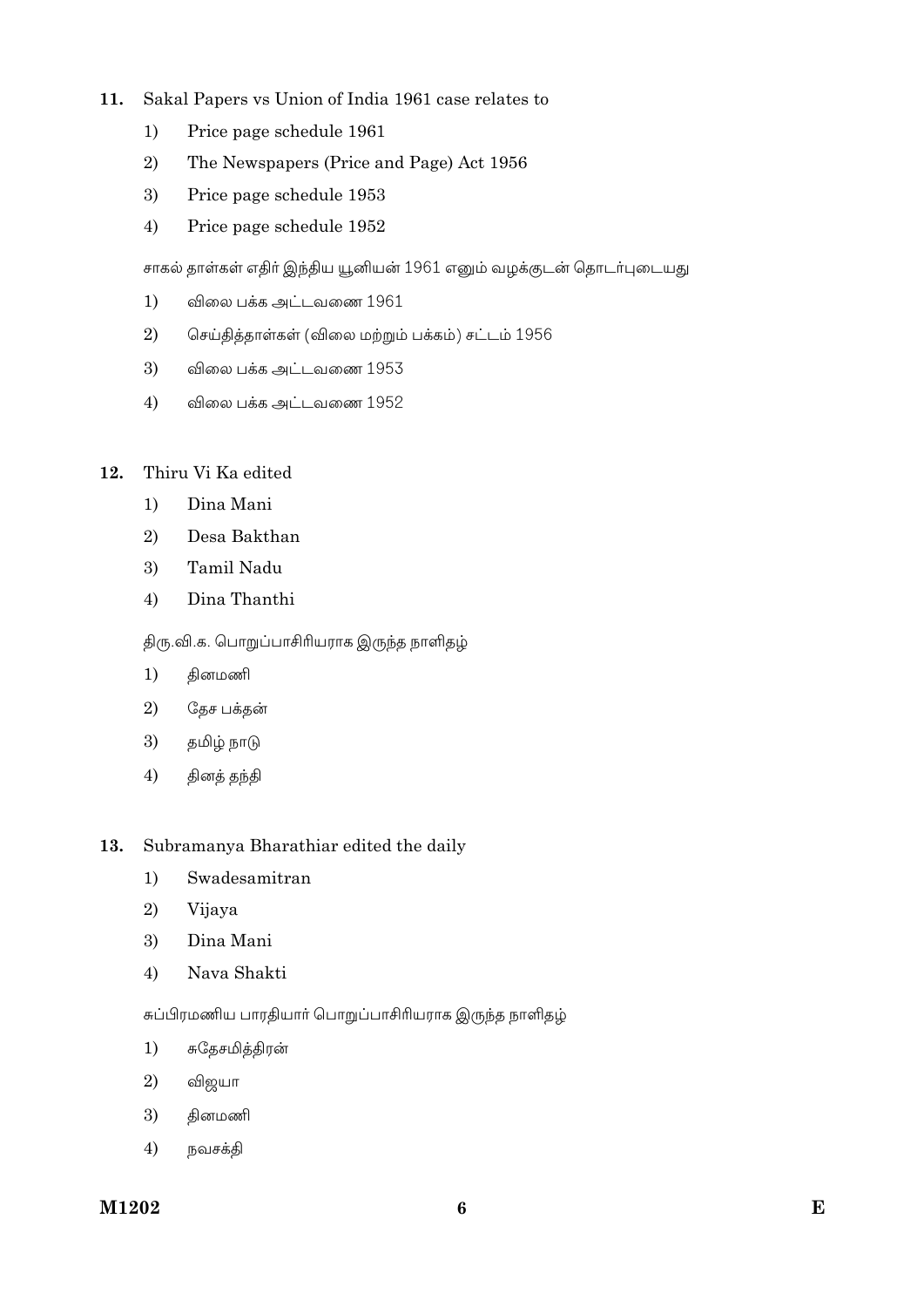#### NWICO stands for  $14.$

- New World Information and Communication Order  $1)$
- $2)$ New World Internet and Communication Order
- $\mathfrak{Z}$ New World Internet and Communication Ordinance
- $4)$ Natural World Information and Communication Order

நிவிகோ என்பது இதைக் குறிக்கிறது

- புது உலகத் தகவல் தொடர்பியல் வரிசை  $1)$
- புது உலகத் இணையத் தொடர்பியல் வரிசை 2)
- 3) புது உலகத் இணைய தொடர்பியல் சட்டம்
- $4)$ இயற்கை உலகத் தகவல் தொடர்பியல் வரிசை

#### Radio Rural Forums were funded by  $15.$

- $1)$ **UNESCO**
- 2) Government of India
- 3) **State Governments**
- **UNICEF**  $4)$

வானொலி கிராம குழுக்களுக்கு நிதியுதவி செய்தது

|  | 1) யுனெஸ்கோ |  | 2) இந்திய அரச <mark>ு</mark> |
|--|-------------|--|------------------------------|
|--|-------------|--|------------------------------|

3) மாநில அரசுகள் யுனிசெப் 4)

### 16. Palagummi Sainath is associated with

- $1)$ Developmental Journalism
- $\mathbf{2}$ Radio Journalism
- Television Journalism  $3)$
- Film Journalism  $4)$

பாலகும்மி சாய்நாத் இதனுடன் தொடர்புடையவர்

- $1)$ முன்னேற்ற இதழியல்
- 2) வானொலி இதழியல்
- தொலைக்காட்சி இதழியல் 3)
- திரைப்பட இதழியல்  $4)$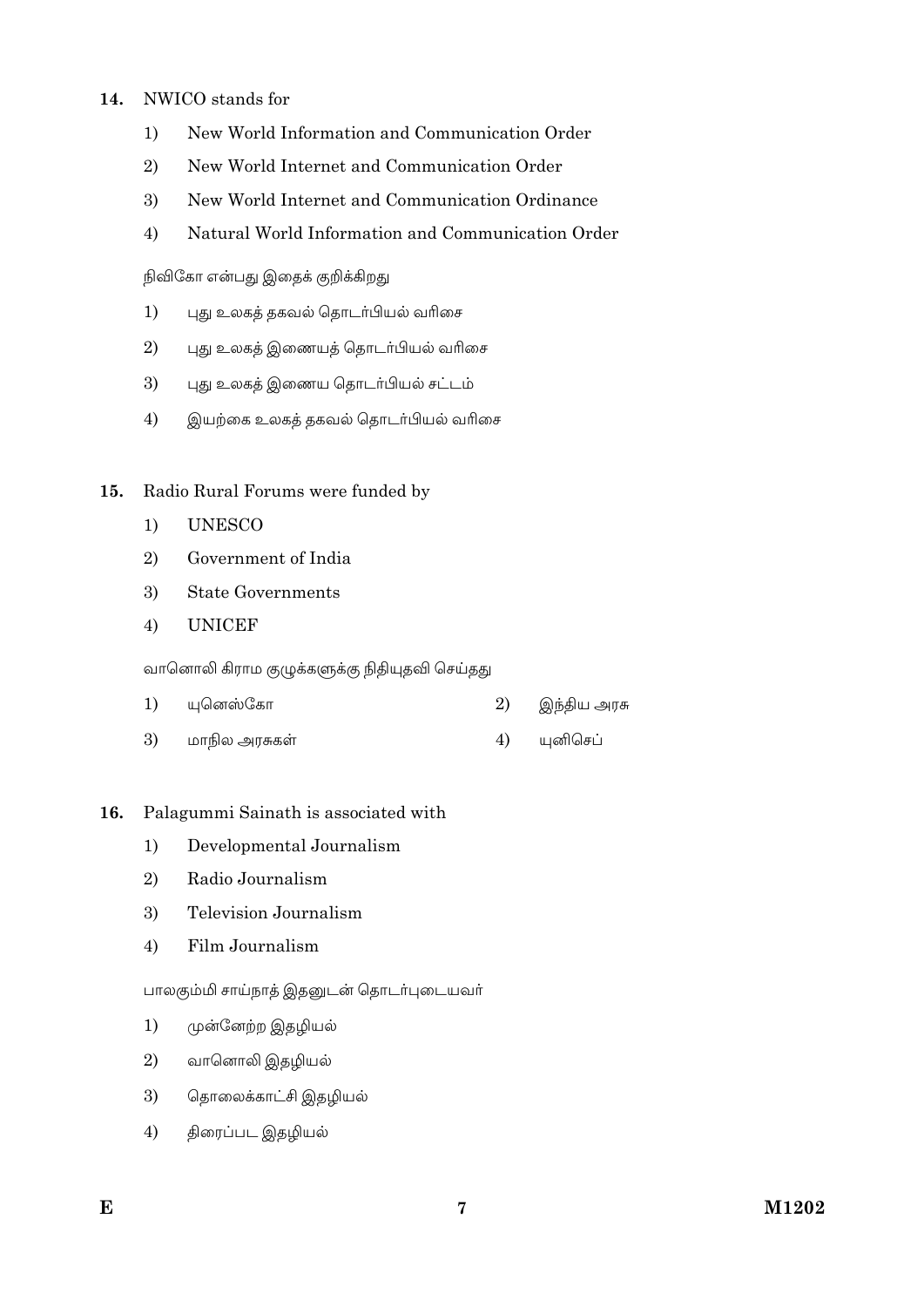#### The first Tamil book in Romanized script was printed in 17.

- $1)$ London
- 2) Lisbon
- 3) Leeds
- $4)$ Lyon

ரோமானிய வரிவடிவத்தைக் கொண்டு அச்சிடப்பட்ட முதல் தமிழ் நூல் இந்த இடத்தில் அச்சிடப்பட்டது

- $1)$ இலண்டன்
- லிஸ்பன் 2)
- 3) லீட்ஸ்
- 4) லியோன்
- Aringnar Anna wrote the script for 18.
	- Parasakthi  $1)$
	- Nallathambi 2)
	- Andha Naal 3)
	- Panam  $4)$

அறிஞர் அண்ணா இதற்குத் திரைக்கதை எழுதியவர்

- $1)$ பராசக்தி
- 2) நல்லதம்பி
- $\overline{3}$ அந்த நாள்
- $4)$ பணம்

#### 19. Modern Theatres was founded by

- $1)$ T R Sundaram
- 2) S S Vasan
- 3) Kalki
- $4)$ Meyyappa Chettiar

மாடர்ன் தியேட்டர்ஸ்-ஐ உருவாக்கியவர்

- $1)$ டி.ஆா். சுந்தரம்
- எஸ்.எஸ் வாசன் 2)
- 3) கல்கி
- $4)$ மெய்யப்பச் செட்டியார்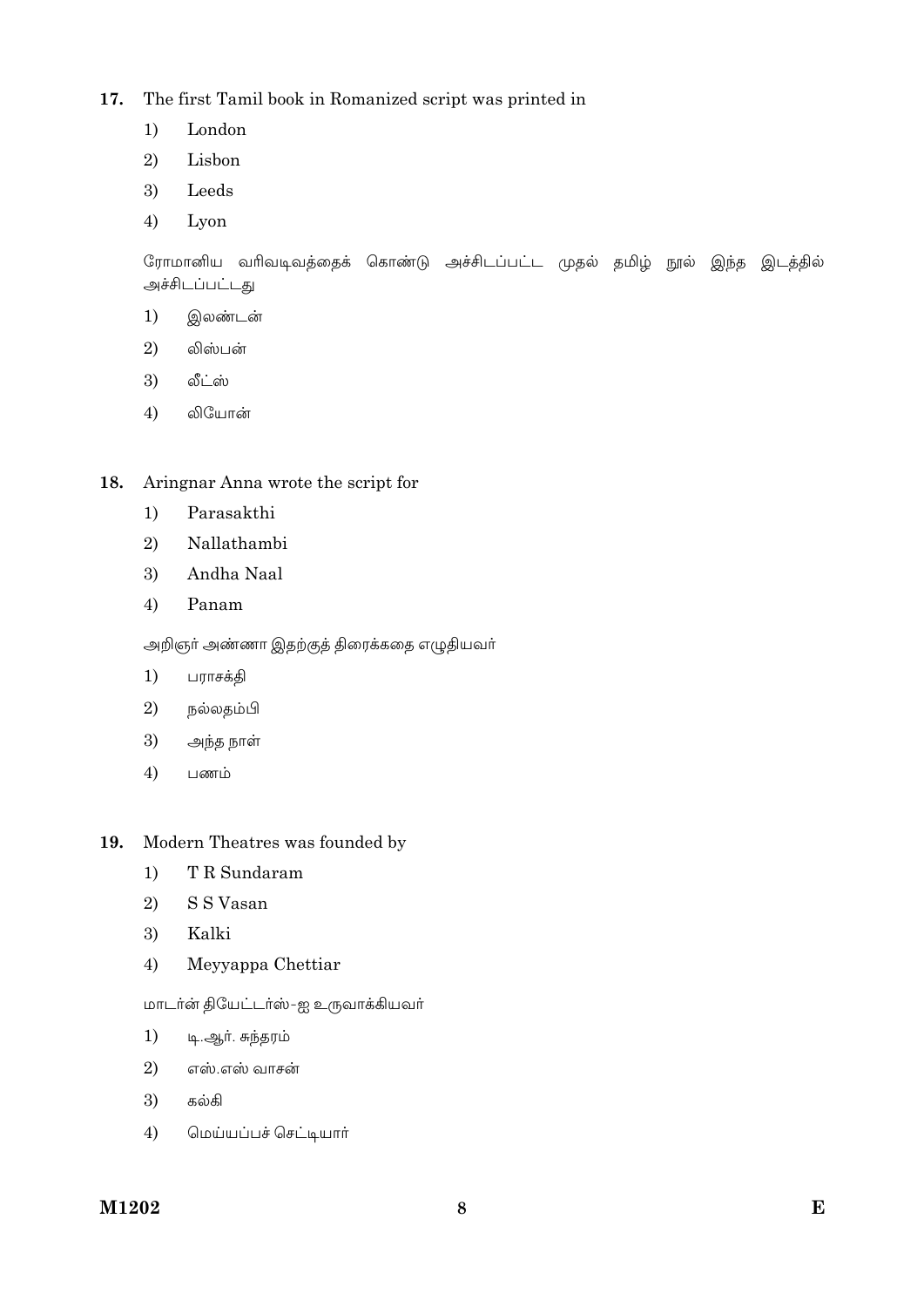20. The Orson Wells radio production of The War of the Worlds began the era of - in the development of mass communication theory.

- Mass society theory  $1)$
- 2) Cultural theory
- Limited effects theory 3)
- $4)$ The scientific perspective

ஆர்சன் வெல்ஸின் வானொலி தயாரிப்பான உலகங்களின் சண்டை என்பது இந்த சகாப்தத்தில் தொடங்கி மக்கள் தொடர்பியல் கொள்கை முன்னேற்றத்தை உருவாக்கியது

- $1)$ மக்கள் சமூகக் கொள்கை 2) பண்பாட்டுக் கொள்கை
- 3) 4) அளவான விளைவுகள் கொள்கை அறிவியல் நோக்கு
- 21. The knowledge-gap hypothesis was developed by
	- A. G. A. Donohue  $1)$
	- $\overline{2}$ John Pavlik
	- 3) Wilbur Schramm
	- $4)$ David Weaver

அறிவு-இடைவெளி கருகோளை உருவாக்கியவர்

- 1) ஏ.ஜி.ஏ. டோனா குவே 2) பி. ஜான் பாவ்லிக் டேவிட் வீவர் 3) வில்பர் ஸ்க்ராம் 4)
- Which one is effective in religious conversion?
	- $1)$ Lasswell's model
	- $\overline{2}$ Hypodermic needle theory
	- Berlo's model 3)
	- Rogers model  $4)$

மத மாற்றத்தில் எது வலுவானது?

- $1)$ லாஸ்வெல் மாடல் 2) ஹைப்போடெர்மிக் ஊசிக் கொள்கை
- பெர்லோவின் மாடல்  $\mathfrak{Z}$  $4)$ ரோஜர்ஸ் மாடல்
- The split-half method is used as a test of 23.
	- $1)$ Stability 2) Internal reliability
	- $4)$ 3) Inter-observer consistency External validity

பாதியாகப் பகுக்கும் முறை ஒரு தேர்வாக கீழ்க்கண்டதை அளவிடுகிறது

- $1)$ நிலைத்தன்மை  $\overline{2}$ உட்புற நம்பகத்தன்மை
- 3)  $4)$ உள் உற்றுநோக்க நிலைதகவு புற ஏற்புத்தன்மை

22.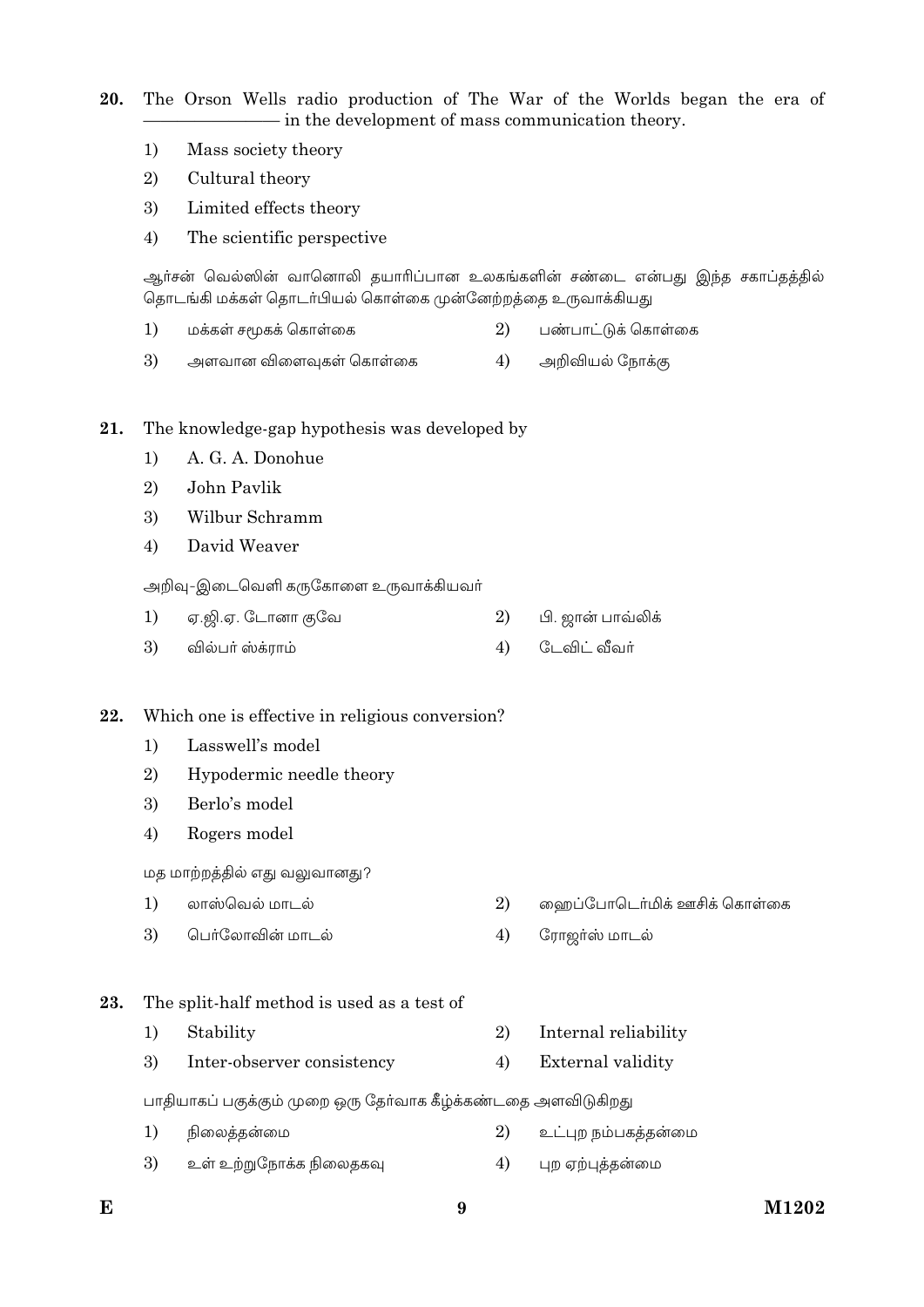- 24. The five-stage economic theory of development was suggested by
	- $1)$ Adam Smith
	- Walt Rostow 2)
	- Harold Innis 3)
	- A. G. Frank  $4)$

ஐந்து கட்டப் பொருளாதார முன்னேற்றக் கொள்கையைப் பரிந்துரைத்தவர்

- $1)$ ஆடம் ஸ்மித்
- $2)$ வால்ட் ரோஸ்டௌ
- 3) ஹரால்டு இன்னிசு
- $4)$ ஏ.ஜி. பிராங்க்

The structuration theory was an influential contribution of 25.

- $1)$ Anthony Giddens
- 2) Ithiel de Sola Poole
- $3)$ Charles Pierce
- Manuel Castells  $4)$

பூரண நிறைவுக் கொள்கை என்பது இவருடைய குறிக்கத்தக்க கொள்கை ஆகும்

- அந்தோணி கிடென்சு  $1)$
- $\overline{2}$ இதியல் டி ஸோலே பூலே
- 3) சார்லசு பியர்ஸ்
- $4)$ மானுவெல் கேஸ்டெல்ஸ்
- 26. A sampling frame is
	- $1)$ A summary of the various stages involved in designing a survey
	- 2) An outline view of all the main clusters of units in a sample
	- 3) A list of all the units in the population from which a sample will be selected
	- A wooden frame used to display tables of random numbers  $4)$

மாதிரி சட்டகம் என்பது

- $1)$ ஒரு சர்வே வடிவமைப்பின் அனைத்துக் கட்டங்களின் மொத்த கருத்தாக்கம்
- 2) ஒரு மாதிரியின் முதன்மை அனைத்து அலகுகளின் தொகுப்பு பற்றிய சட்டக நோக்கு
- 3) எந்த மக்கள் கூட்டத்திலிருந்து மாதிரி தேர்வு செய்யப்பட்டதோ அதன் அனைத்து அலகுகளின் பட்டியல்
- $4)$ அங்கொன்றும், இங்கொன்றுமாகத் தேர்வு செய்த எண்களின் அட்டவணைகளை வெளியிடப் பயன்படும் மாச்சட்டகம்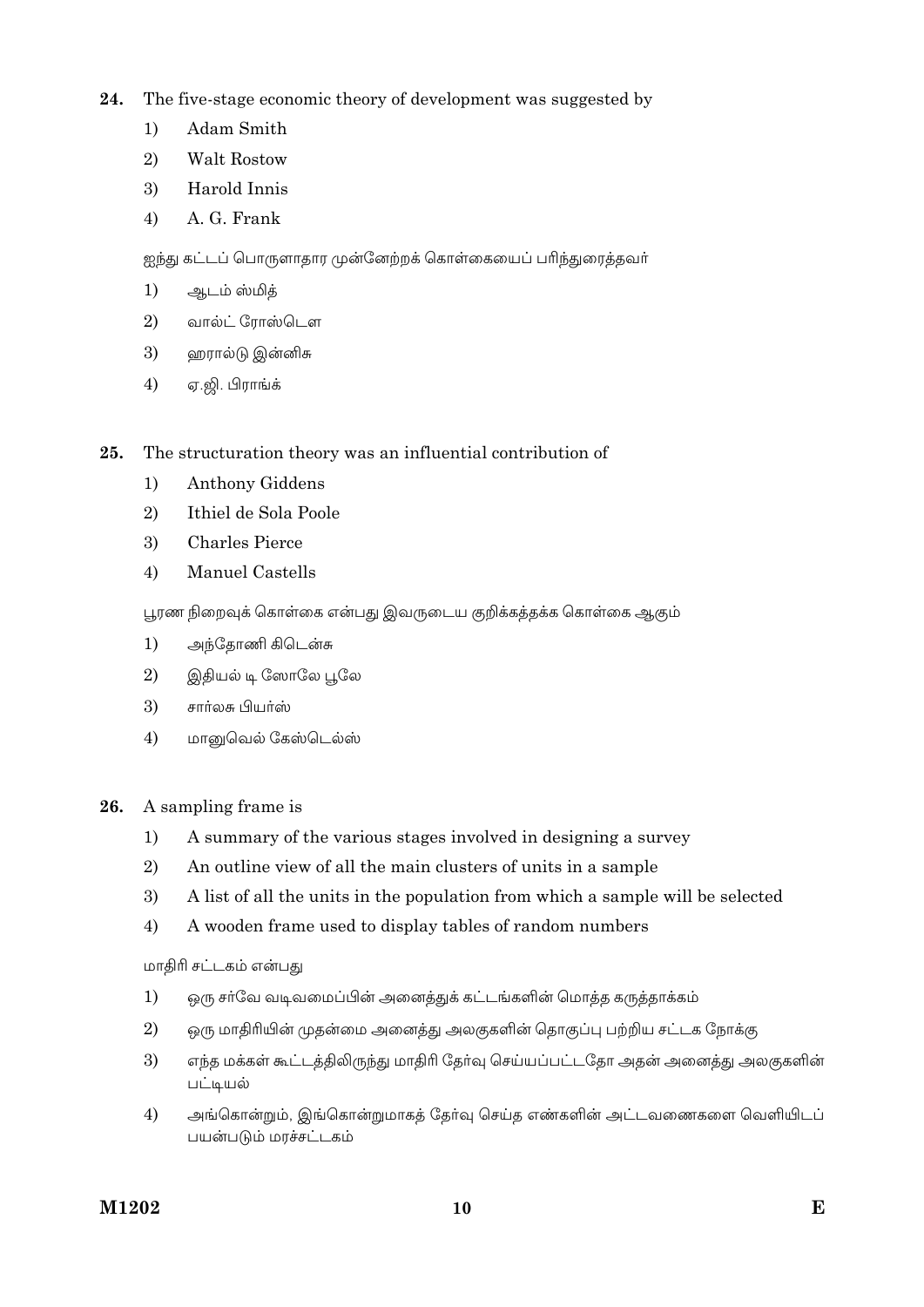- 27. The standard error is a statistical measure of:
	- $1)$ The normal distribution of scores around the sample mean
	- $2)$ The extent to which a sample mean is likely to differ from the population mean
	- 3) The clustering of scores at each end of a survey scale
	- $4)$ The degree to which a sample has been accurately stratified

தரப்படுத்தல் பிழை என்பது புள்ளியியல் அளவீடு

- $1)$ மாதிரியின் சராசரியின் சுற்றுப்படி இயல்புப் பரவல்
- 2) மொத்த சராசரியுடன், மாதிரி சராசரி எந்தளவு வேறுபடுகிறது என்று கணித்தல்
- 3) புள்ளிகளின் தொகுதி, ஸர்வே அலகில் ஒவ்வொரு இறுதியிலும் கணக்கிடுவது
- $4)$ எந்த டிகிரியில் மாதிரி துல்லியமாக வரிசைமைப்புச் செய்தது என்று கூறுவது

Who first described mass media as a cultural industry? 28.

- $1)$ Stuart hal  $2)$ Thoedor Adorno
- **Stuart Mil**  $4)$ Jean Boudrillard 3)

மக்கள் ஊடகத்தை, பண்பாட்டுத் தொழிற்சாலை என்று முதன் முதலில் வர்ணித்தவர்

- ஸ்டூவர்ட் ஹால் 2) தியோடர் அடோர்னோ  $1)$
- ஸ்டூவர்ட் மில் ஜுன் பௌடிரில்லாா்டு 3) 4)

29. By which other name is the chi-square goodness of fit test known?

- $1)$ Directional chi-square 2) Two sample chi-square
- 3) Wilcoxon  $4)$ One-sample chi-square

எந்த மற்றொரு பெயரால் ஸ்கொயர் தகவு ஏற்புத்தன்மை அறியப்படும்

- நேரடி சை ஸ்கொயர் இரண்டு மாதிரி சை ஸ்கொயர்  $1)$ 2)
- 3) வில்காக்சன்  $4)$ ஒற்றை மாதிரி சை ஸ்கொயர்

In SPSS, where do you find the option for Spearman's Rho? 30.

- $1)$ Non-parametric tests  $\overline{2}$ Regression
- 3) Correlation  $4)$ Explore

SPSS இல், 'ஸ்பியர்மனின் ரோ' பற்றிய கருத்தை நீங்கள் எங்கே காணலாம்

- $1)$ அளவெல்லை அற்ற தேர்வுகள்  $(2)$ பின்னடைவு
- 3) கொடர்புடைமை  $4)$ கண்டறி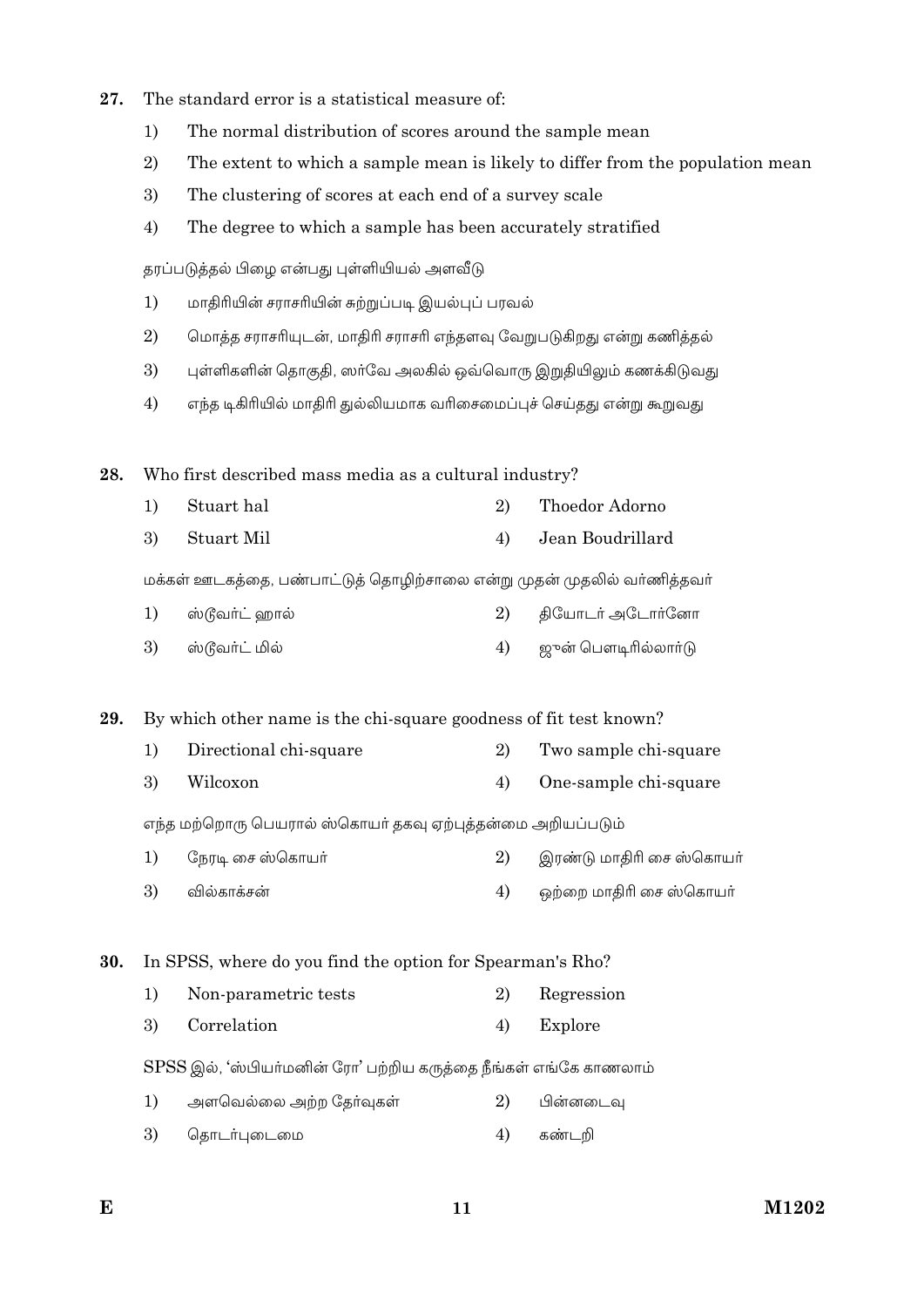List I

**Printing Process** 

- Planography  $(a)$
- Relief process  $(b)$
- $(c)$ Gravure
- $(d)$ Screen printing

# Codes:

|    | (a)           | (b)           | $\left( \mathrm{e}\right)$ | (d)            |
|----|---------------|---------------|----------------------------|----------------|
| 1) | Α             | B             | $\mathcal{C}$              | D              |
| 2) | B             | $\mathcal{C}$ | D                          | Α              |
| 3) | $\mathcal{C}$ | Α             | D                          | B              |
| 4) | В             | Α             | D                          | $\overline{C}$ |

# List II

### Application

- $A$ . Metal type face
- **B.** Mesh
- $\mathcal{C}$ . Blanket cylinder
- $D.$ Deep-etched plate

பொருத்துக

# பட்டியல் I

தட்டச்சுமுறைகள்

- பிளானோ கிராபி  $(a)$
- $(b)$ ரிலீப் புராசஸ்
- $(c)$ கிராவியா்
- $(d)$ ஸ்கிரீன் பிரிண்டிங்

### குறியீடுகள் :

|           | (a)           | (b)           | $\left( \mathrm{e}\right)$ | (d)           |
|-----------|---------------|---------------|----------------------------|---------------|
| 1)        | Α             | B             | $\mathcal{C}$              | D             |
| $\bf{2)}$ | B             | $\mathcal{C}$ | D                          | Α             |
| 3)        | $\mathcal{C}$ | Α             | D                          | B             |
| 4)        | B             | А             | D                          | $\mathcal{C}$ |

### பட்டியல் II

### பயன்பாடுகள்

- எந்திர தட்டச்சு  $A$ .
- **B.** மெஷ்
- $C.$ பிளாங்கெட் சிலிண்டர்
- ஆழ் நுனி பிளேட் D.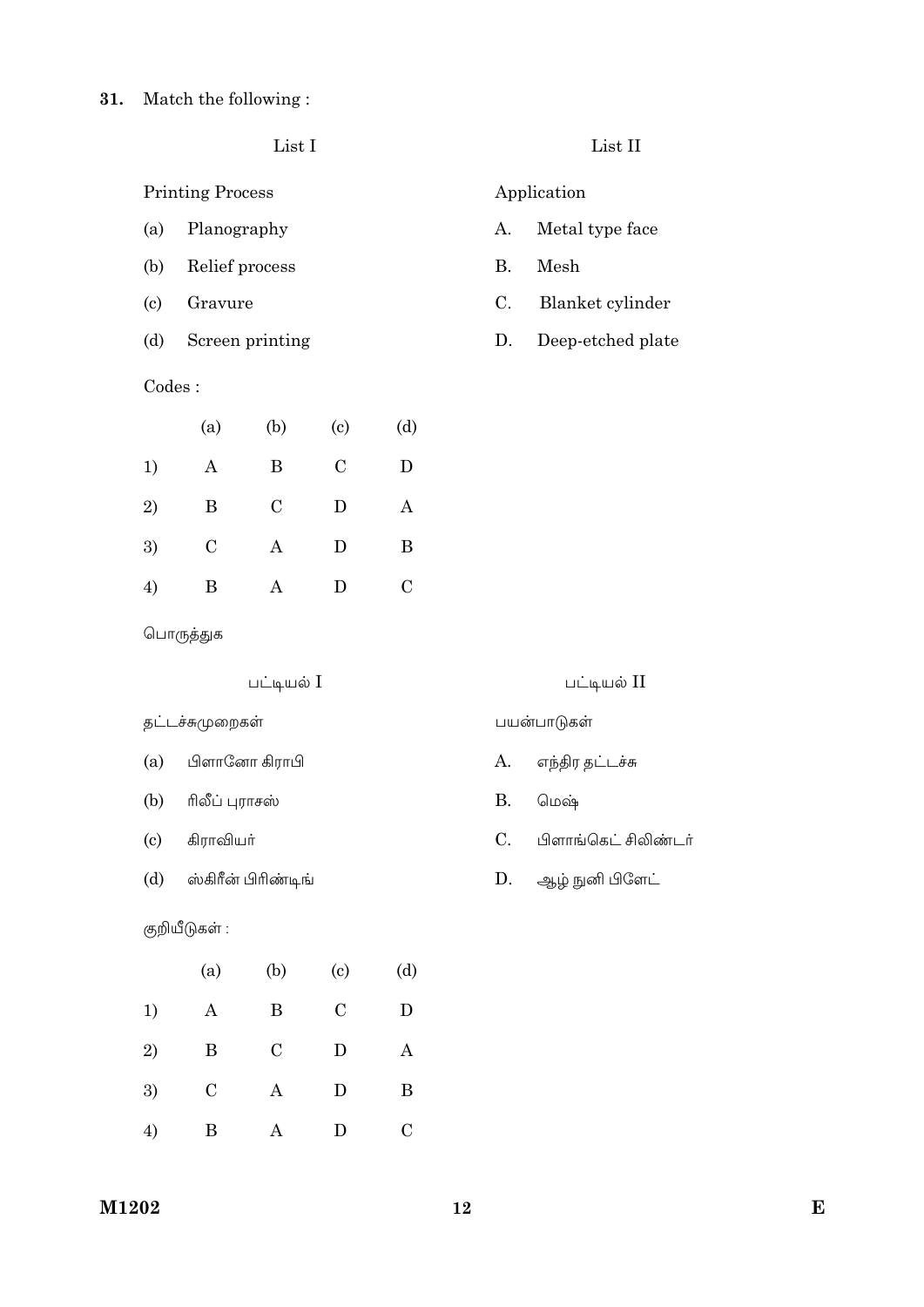|                            |                  | List I                     |                            |               |           | List II             |
|----------------------------|------------------|----------------------------|----------------------------|---------------|-----------|---------------------|
|                            | Scales           |                            |                            |               |           | Usage               |
| (a)                        | Nominal          |                            |                            |               | А.        | 7 point scale       |
| (b)                        | Ordinal          |                            |                            |               | <b>B.</b> | Measure of length   |
| (c)                        | Interval         |                            |                            |               | C.        | Yes/No type         |
| (d)                        | Ratio            |                            |                            |               | D.        | Ranking             |
| Codes:                     |                  |                            |                            |               |           |                     |
|                            | (a)              | (b)                        | (c)                        | (d)           |           |                     |
| 1)                         | $\boldsymbol{A}$ | B                          | $\mathcal{C}$              | D             |           |                     |
| 2)                         | $\mathbf C$      | $\mathbf D$                | $\bf{A}$                   | $\bf{B}$      |           |                     |
| 3)                         | $\mathcal C$     | $\mathbf{A}$               | $\mathbf D$                | $\bf{B}$      |           |                     |
| 4)                         | B                | $\boldsymbol{A}$           | D                          | $\mathcal{C}$ |           |                     |
|                            | பொருத்துக        |                            |                            |               |           |                     |
|                            | பட்டியல் I       |                            |                            |               |           | பட்டியல் II         |
|                            | அளவீடுகள்        |                            |                            |               |           | பயன்பாடு            |
| (a)                        |                  | அடிமட்ட வரிசை              |                            |               | А.        | ஏழு புள்ளி அளவுகோல் |
| (b)                        |                  | படிமுறைக் குறிப்பீட்டு எண் |                            |               | Β.        | நீள அளவீடு          |
| $\left( \mathrm{c}\right)$ | இடைவெளி          |                            |                            |               | C.        | ஆம் / இல்லை வகை     |
| (d)                        | விகிதம்          |                            |                            |               | D.        | தரவரிசை             |
|                            | (a)              | (b)                        | $\left( \mathrm{c}\right)$ | (d)           |           |                     |
| 1)                         | $\mathbf A$      | $\, {\bf B}$               | $\mathbf C$                | ${\bf D}$     |           |                     |
| $\,2)$                     | $\mathbf C$      | $\mathbf D$                | $\boldsymbol{\rm{A}}$      | B             |           |                     |
| 3)                         | ${\bf C}$        | $\bf{A}$                   | ${\bf D}$                  | $\, {\bf B}$  |           |                     |
| 4)                         | $\, {\bf B}$     | $\boldsymbol{A}$           | $\mathbf D$                | $\mathbf C$   |           |                     |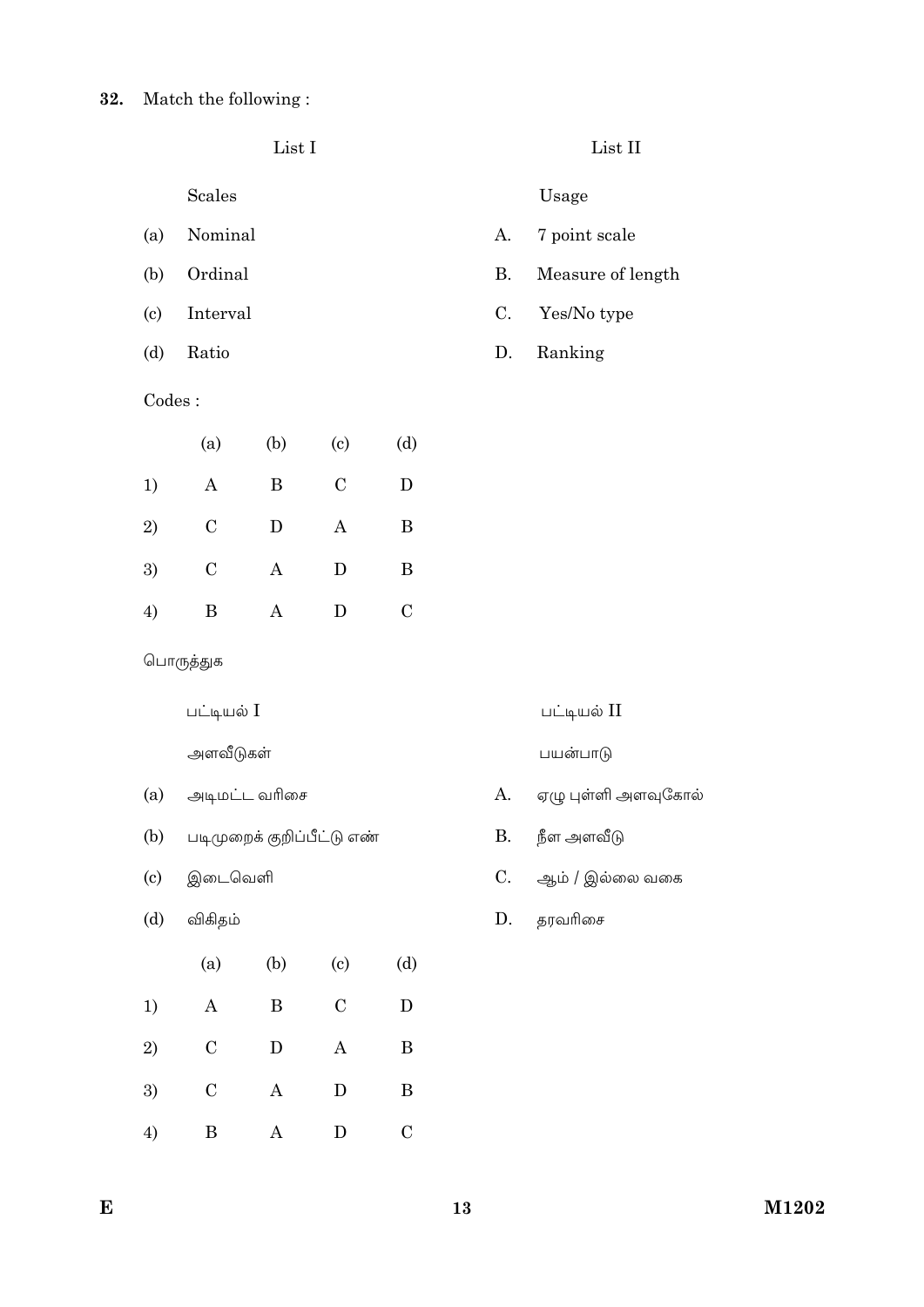|     |              | ${\rm List}$ I        |                            |              |                | $\operatorname{List}$ II |
|-----|--------------|-----------------------|----------------------------|--------------|----------------|--------------------------|
|     | Advertising  |                       |                            |              |                | Application              |
| (a) | Copy         |                       |                            |              | А.             | Symbolism                |
| (b) | Mnemonic     |                       |                            |              | <b>B.</b>      | Quadrant                 |
| (c) |              | Perceptual mapping    |                            |              | C.             | Ad Agency                |
| (d) | Key number   |                       |                            |              | D.             | Punchline                |
|     | (a)          | (b)                   | (c)                        | (d)          |                |                          |
| 1)  | ${\bf D}$    | $\boldsymbol{\rm{A}}$ | $\, {\bf B}$               | $\mathbf C$  |                |                          |
| 2)  | $\mathbf C$  | ${\bf D}$             | $\bf{A}$                   | $\, {\bf B}$ |                |                          |
| 3)  | $\mathbf{A}$ | $\mathcal C$          | $\mathbf D$                | $\, {\bf B}$ |                |                          |
| 4)  | $\, {\bf B}$ | $\boldsymbol{\rm{A}}$ | ${\bf D}$                  | $\mathbf C$  |                |                          |
|     | பொருத்துக    |                       |                            |              |                |                          |
|     | பட்டியல் I   |                       |                            |              |                | பட்டியல் II              |
|     | விளம்பரம்    |                       |                            |              |                | பயன்பாடு                 |
| (a) | நகல்         |                       |                            |              | А.             | குறியீட்டியல்            |
| (b) | நிமானிக்     |                       |                            |              | <b>B.</b>      | வட்டக்கால் சுற்றுவரை     |
| (c) |              | புரிதல் படவமைப்பு     |                            |              | $\mathbf{C}$ . | விளம்பர நிறுவனம்         |
| (d) |              | திறவுகோல் எண்         |                            |              | D.             | பஞ்ச் வரி                |
|     | (a)          | (b)                   | $\left( \mathrm{c}\right)$ | (d)          |                |                          |
| 1)  | ${\bf D}$    | $\mathbf A$           | $\, {\bf B}$               | $\mathbf C$  |                |                          |
| 2)  | $\mathbf C$  | ${\bf D}$             | $\mathbf A$                | $\, {\bf B}$ |                |                          |
| 3)  | $\mathbf A$  | $\mathbf C$           | ${\bf D}$                  | $\, {\bf B}$ |                |                          |
| 4)  | $\, {\bf B}$ | $\boldsymbol{A}$      | ${\bf D}$                  | $\mathbf C$  |                |                          |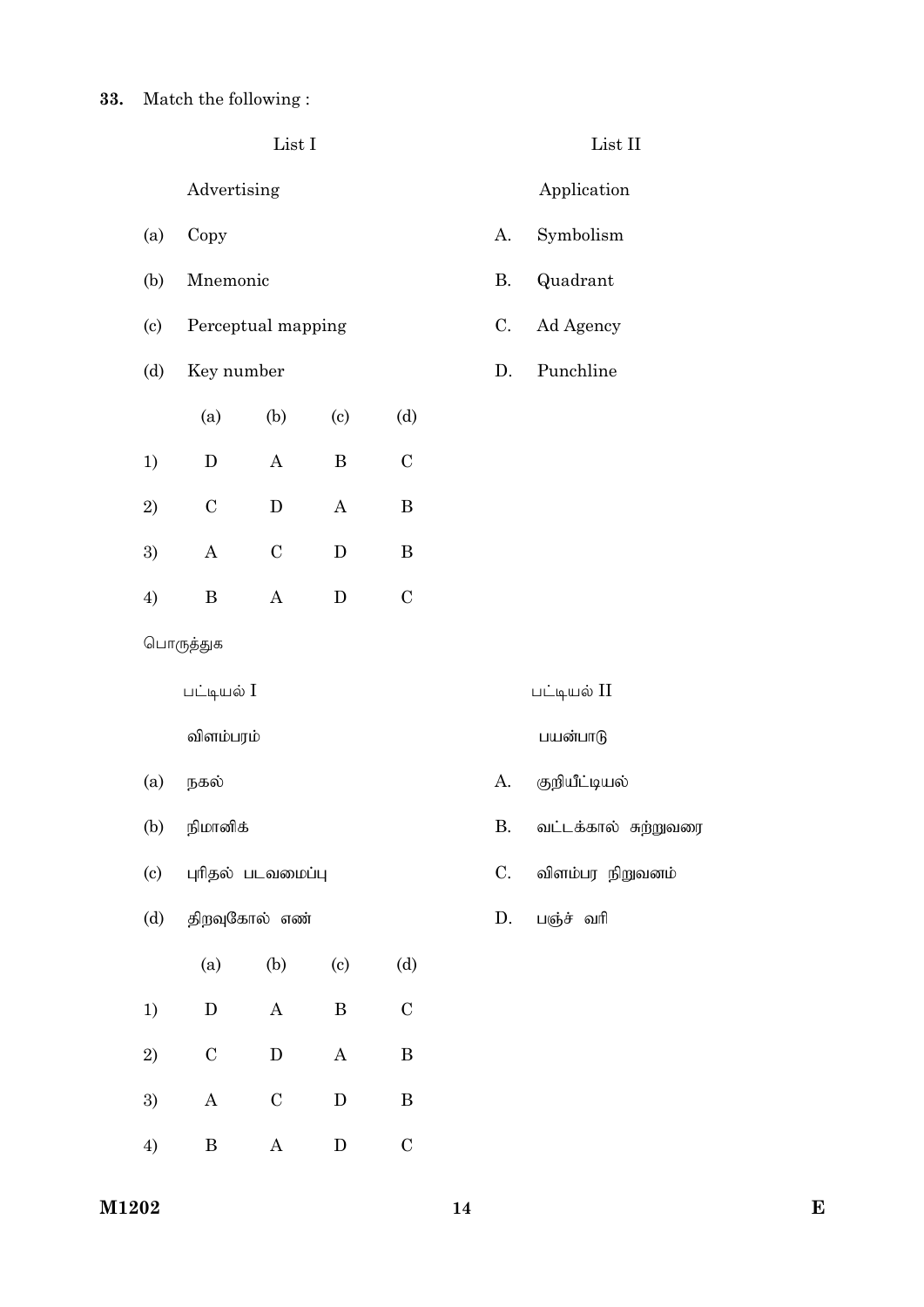Information Society Concept

- 
- 
- 
- (d) Manuel Castells D. Surveillance

### Codes :

|    | (a)            | (b)            | $\left( \mathrm{e}\right)$ | (d)           |
|----|----------------|----------------|----------------------------|---------------|
| 1) | D              | A              | B                          | $\mathcal{C}$ |
| 2) | B              | Α              | $\overline{C}$             | D             |
| 3) | Α              | $\overline{C}$ | D                          | B             |
| 4) | $\overline{C}$ | D              | А                          | B             |

List I List II

- (a) Daniel Bell A. Public Sphere
- (b) Anthony Giddens B. Network of networks
- (c) Jurgen Habermas C. Post-industrialism
	-

| பொருத்துக |
|-----------|
|-----------|

jfty; r%fk; fUj;jhf;fk;

- (a) Nldpay; ngy; A. nghJ jsk;
- 
- (c)  $\mathbb{R}$ ர்கன் ஹாபா்மாஸ் $\mathbb{C}$ . பின் தொழிலியம்
- (d) மானுவல் காஸ்டெல்ஸ் $D$ . கண்கானிப்பு
- (a) (b) (c) (d) 1) D A B C 2) B A C D 3) A C D B 4) C D A B
- $\Box$ பட்டியல்  $I$  glib $\Box$ 
	-
- (b) Mz;ldp fpnld;R B. ,izTfspd; ,izg;G
	-
	-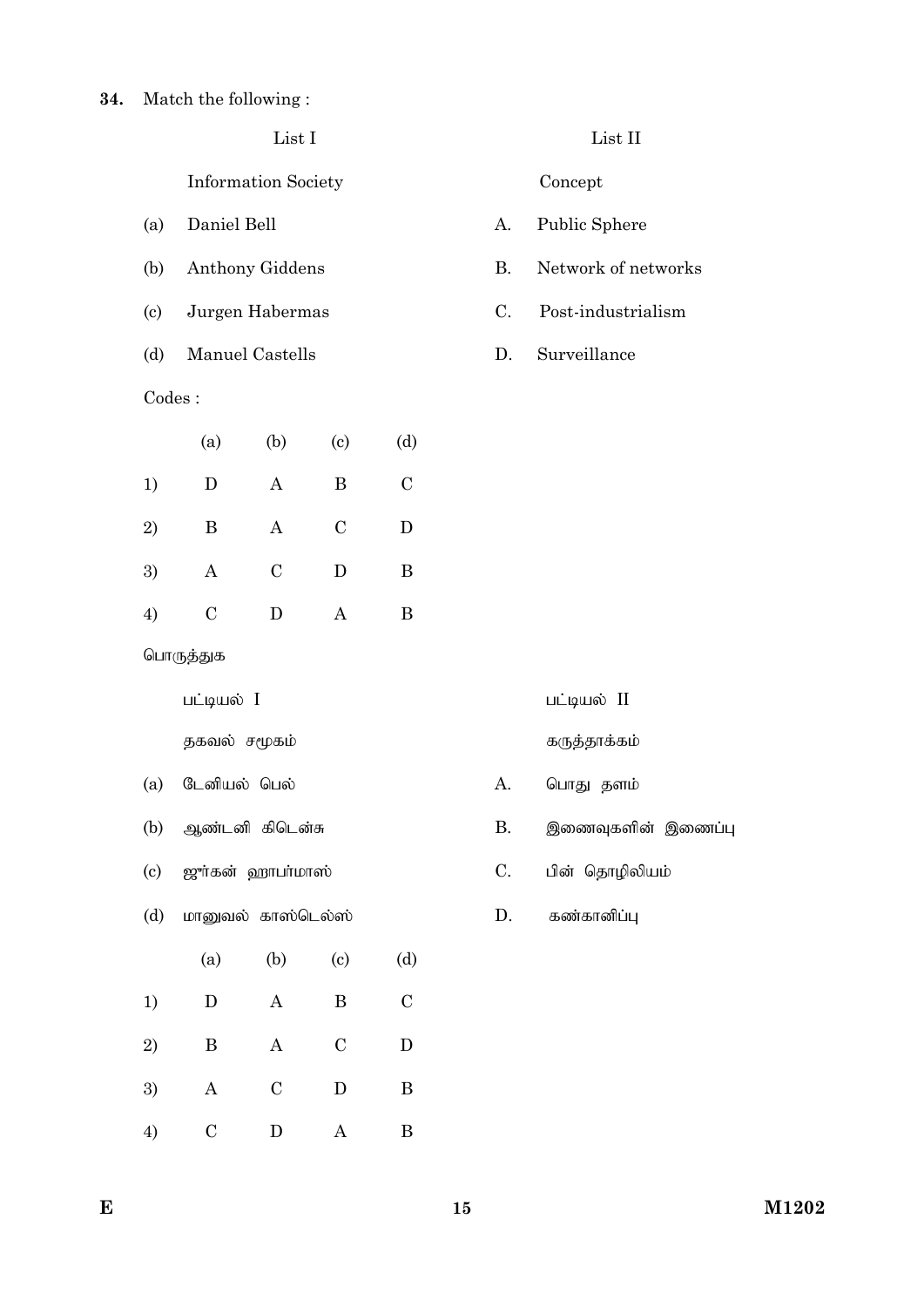**35.** Match List I (Communication Researcher) with List II (Communication Theory) and select the correct answer using the code given blow these lists :

|                            | List I<br>(Communication Researcher) |                                         |                            |                                          |             | (Communication Theory)      |
|----------------------------|--------------------------------------|-----------------------------------------|----------------------------|------------------------------------------|-------------|-----------------------------|
| (a)                        |                                      | George Gerbner                          |                            |                                          | A.          | Dependence Theory           |
| (b)                        |                                      |                                         |                            | Maxwell McComb & Donald L. Shaw          | <b>B.</b>   | <b>Cultivation Theory</b>   |
| $\left( \text{c}\right)$   |                                      | William Stephenson                      |                            |                                          | $C_{\cdot}$ | Agenda Setting Theory       |
| (d)                        |                                      |                                         |                            | S.J. Ball Rokeach and Melvin De Fleur D. |             | Play Theory                 |
|                            | (a)                                  | (b)                                     | $\left( \mathrm{c}\right)$ | (d)                                      |             |                             |
| 1)                         | $\mathcal{C}$                        | B                                       | D                          | A                                        |             |                             |
| 2)                         | D                                    | $\mathcal{C}$                           | $\bf{A}$                   | B                                        |             |                             |
| 3)                         | B                                    | $\boldsymbol{A}$                        | D                          | $\mathbf C$                              |             |                             |
| 4)                         | B                                    | $\mathcal{C}$                           | D                          | A                                        |             |                             |
|                            | பொருத்துக<br>பட்டியல் I              |                                         |                            |                                          |             | பட்டியல் II                 |
|                            | தொடர்பியல் ஆய்வாளர்                  |                                         |                            |                                          |             | தொடர்பியல் கொள்கை           |
| (a)                        |                                      |                                         |                            |                                          | А.          | சார்புக் கொள்கை             |
| (b)                        | ஜியார்ஞ் கெர்ப்னர்                   | மாக்ஸ்வெல் மக்கோம்ப<br>டொனால்டு எல் ஷர் |                            |                                          | <b>B.</b>   | பயிரிடல் கொள்கை             |
| $\left( \mathrm{c}\right)$ |                                      | வில்லியம் ஸ்டீபென்சன்                   |                            |                                          | C.          |                             |
|                            |                                      |                                         |                            |                                          |             | கொள்கை                      |
| (d)                        |                                      |                                         | எஸ்.ஜே.பால் நோக்கி மற்றும் |                                          | D.          | விளையாட்டுக் கொள்கை         |
|                            |                                      | மெல்வின் டிப்ளியூர்                     |                            |                                          |             |                             |
|                            | (a)                                  | (b)                                     | (c)                        | (d)                                      |             |                             |
| 1)                         | $\mathbf C$                          | B                                       | $\mathbf D$                | A                                        |             |                             |
| 2)                         | $\mathbf D$                          | $\mathcal{C}$                           | $\bf{A}$                   | $\, {\bf B}$                             |             |                             |
| 3)                         | $\, {\bf B}$                         | $\bf{A}$                                | ${\bf D}$                  | $\mathcal{C}$                            |             | கொள்கை முன்வரைவு உருவாக்கக் |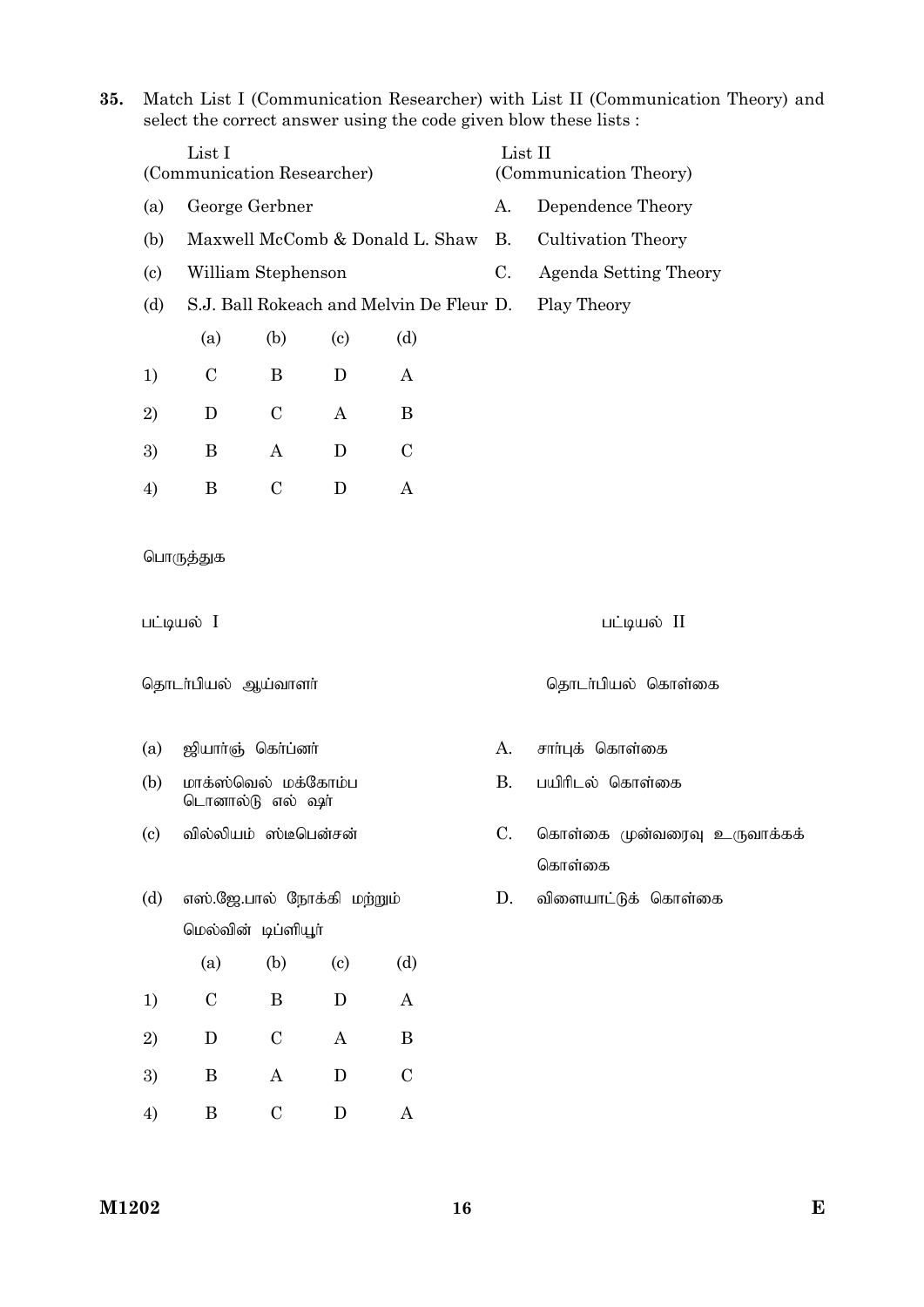- **36.** Write the chronological order of the following printing processes in terms of technological advancement
	- 1) Off-set, letter press, gravure, cylinder
	- 2) Gravure, letter press, cylinder, off-set
	- 3) Letter press, cylinder, off-set, gravure
	- 4) Cylinder, off-set, letter press, gravure

தொழில்நுட்ப முன்னேற்ற அடிப்படையில் கீழே உள்ள அச்சு முறையை ஆண்டு வரிசைப்படுத்துக

- 1) அப்செட், லெட்டர் பிரஸ், கிராவியர், சிலிண்டர்
- $2$ ) கிராவியர், லெட்டா பிரஸ், சிலிண்டர், ஆப்செட
- 3) வெட்டா பிரஸ், சிலிண்டர், ஆப் செட், கிராவியா
- 4) சிலிண்டர், ஆப் செட், லெட்டர் பிரஸ், கிராவியா
- **37.** Identify the correct sequence of pre-press work undertaken for a screen printing order:
	- 1) Typesetting, film processing, screen exposure, masking
	- 2) Masking, film processing, screen exposure, typesetting
	- 3) Screen exposure, typesetting, masking, film processing
	- 4) Film processing, masking, typesetting, screen exposure

ஸ்கீரின் பிரிண்டிற்குரிய அச்சிடல் முன்பணியைச் சரியாக முறைப்படுத்துக

- 1) பைப் செட்டிங், பிலிம் புராசசிங், ஸ்கீரின் எகஸ்போசர், மளைத்தல்
- 2) மறைத்தல், பிலிம் புராசசிங், ஸ்கீரின் எக்ஸ்போசர், டைப் செட்டிங்
- 3) … ஸ்கீரினன எக்ஸ்போசர், டைப் செட்டிங், மறைத்தல், பிலிம் புராசசிங்
- 4) பிலிம் புராசசிங், மறைத்தல், டைப் செட்டிங், ஸ்கீரின் எக்ஸ்போசர்

**38.** What is the sequence of the colour processing for an off-set print order?

- 1) Colour separation, scanning, colour correction, printing
- 2) Printing, colour separation, Scanning, colour correction
- 3) Colour correction, colour separation, printing, scanning
- 4) Scanning, colour separation, colour correction, printing
- ஆப் செட் அச்சு முறையில் கலா் புராசசிங் அச்சிற்கான வரிசை எது?
- 1) நிறபிரிவு, ஸ்கேனிங், நிறம் திருத்தல், அச்சிடல்
- 2) mr;rply;> fyh; NtWgLj;jy;> gpujpgLj;Jjy; fyh; jpUj;jk;
- 3) கலா் திருத்தம், கலா் தனிப்படுத்தல், பிரிண்டிங், ஸ்கேனிங்
- 4) ஸ்கேனிங், நிறத் தனிப்படுத்தல், நிறத்திருத்தல், அச்சிடல்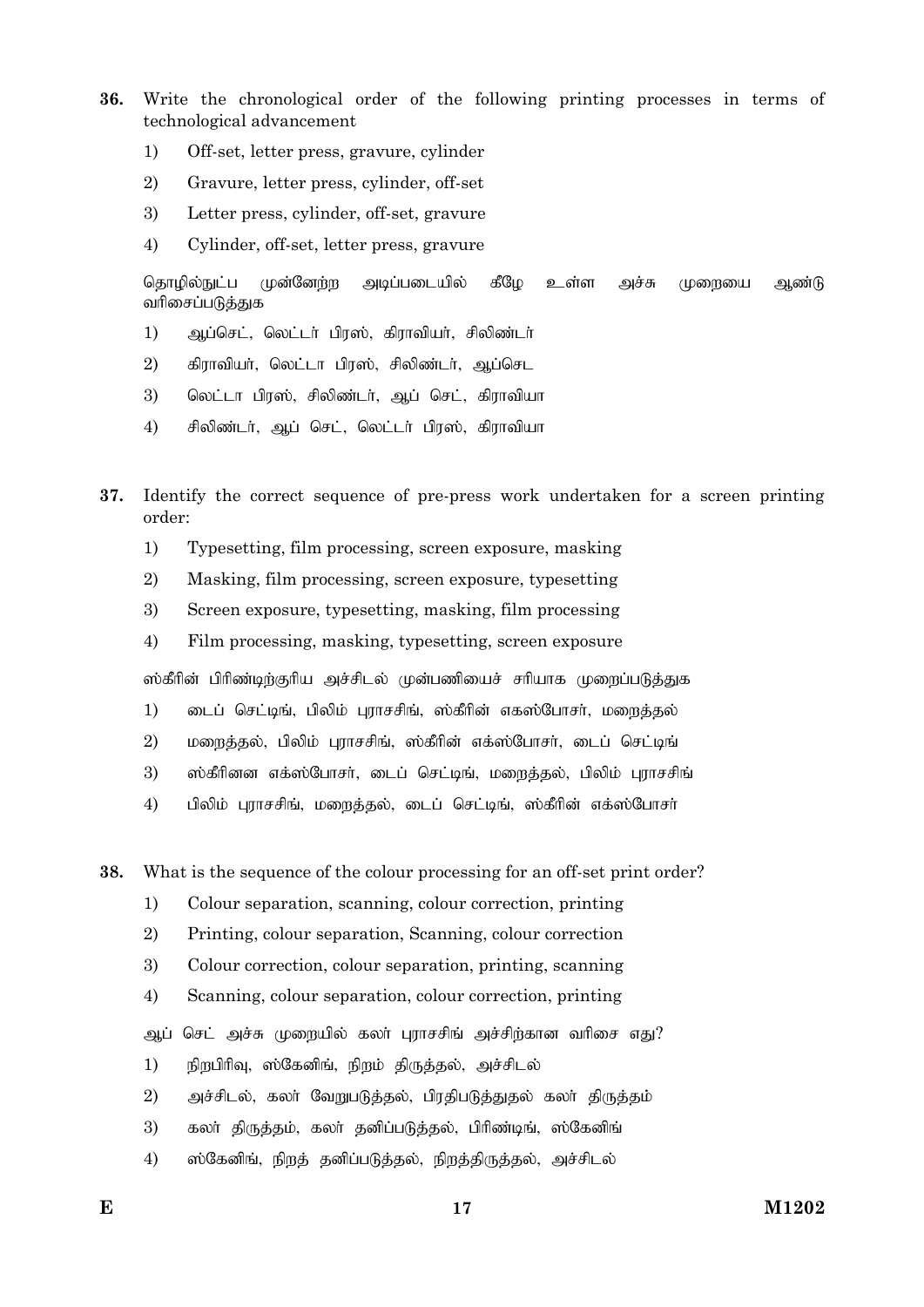- **39.** Provide the order in which colour separation is done before printing
	- 1) Magenta, yellow, black, cyan
	- 2) Black, magenta, cyan, magenta
	- 3) Cyan, magenta, yellow, black
	- 4) Yellow, black, cyan, magenta

கலா் தனிப்படுத்தல், அச்சிடுவதற்கு முன் அமையும் முறையை வாிசை செய்க தி

- 1) மாக்னட்டா, மஞ்சள், கறுப்பு, சயான்
- $2)$  கறுப்பு, மாக்னட்டா, சயான், மாக்னட்டா
- 3) சயான், மாக்னட்டா, மஞ்சள், கறுப்பு
- 4) மஞ்சள், கறுப்பு, சயான், மாக்னட்டா

**40.** Point out the order in which the development of writing took place

- 1) Hieroglyphics, Sumerian, Canaanite alphabet, Chinese script
- 2) Sumerian, Hieroglyphics, Canaanite alphabet, Chinese script
- 3) Chinese script, Hieroglyphics, Sumerian, Canaanite alphabet
- 4) Canaanite alphabet, Hieroglyphics, Chinese script, Sumerian

எந்த வரிசைமுறையில் எழுத்து எழுதுமுறை வளர்ந்தது என்பதைச் சுட்டிக் காட்டி வரிசைப்படுத்துக

- 1) வைறயரோ கிளிப்பிக்ஸ், சுமேரியன், கேனானைட் அகரவரிசை சீன எழுத்துப்படி
- $2$ ) சுமேரியன், ஹையரோகிளிப்பிக்ஸ், கேனானைட் அகரவரிசை சீன எழுத்துப்படி
- 3) சீன எமுத்துப்படி ஹையரோகிளிப்பிக்ஸ், சுமேரியன், கேனானைட் அகா வரிசை
- 4) கேனானைட் அகரவரிசை, வைரயரோகிளிப்பிக்ஸ், சீன எமுக்குப்படி, சுமேரியன்

**41.** Assertion (A) : Standard error decreases when sample size increases. Reason (R): The larger the sample size, the better is the reliability

- 1) Both (A) and (R) are true
- 2) Both (A) and (R) are true, but (R) is not the correct explanation for (A)
- 3) (A) is true, but  $(R)$  is false
- 4) (A) is false, but  $(R)$  is true

உறுதிவாக்கியம் (A): தரப்படுத்தல் பிழை, மாதிரி அளவு அதிகரிக்கும் போது குறைகிறது காரணம் (R) : மாதிரி அளவு பெரிதாக இருக்கும்போது நம்பகத்தன்மை கூடுதலாக இருக்கும்

- $1)$   $(A)$ ,  $(R)$  இரண்டும் உண்மை
- $2)$  (A), (R) இரண்டும் உண்மை. ஆனால் (R), (A) வுக்கான சரியான விளக்கமன்று
- 3)  $(A)$  மெய். ஆனால்  $(R)$  மெய்யன்று
- 4)  $(A)$  மெய்யன்று ஆனால்  $(R)$  மெய்

**M1202 E 18**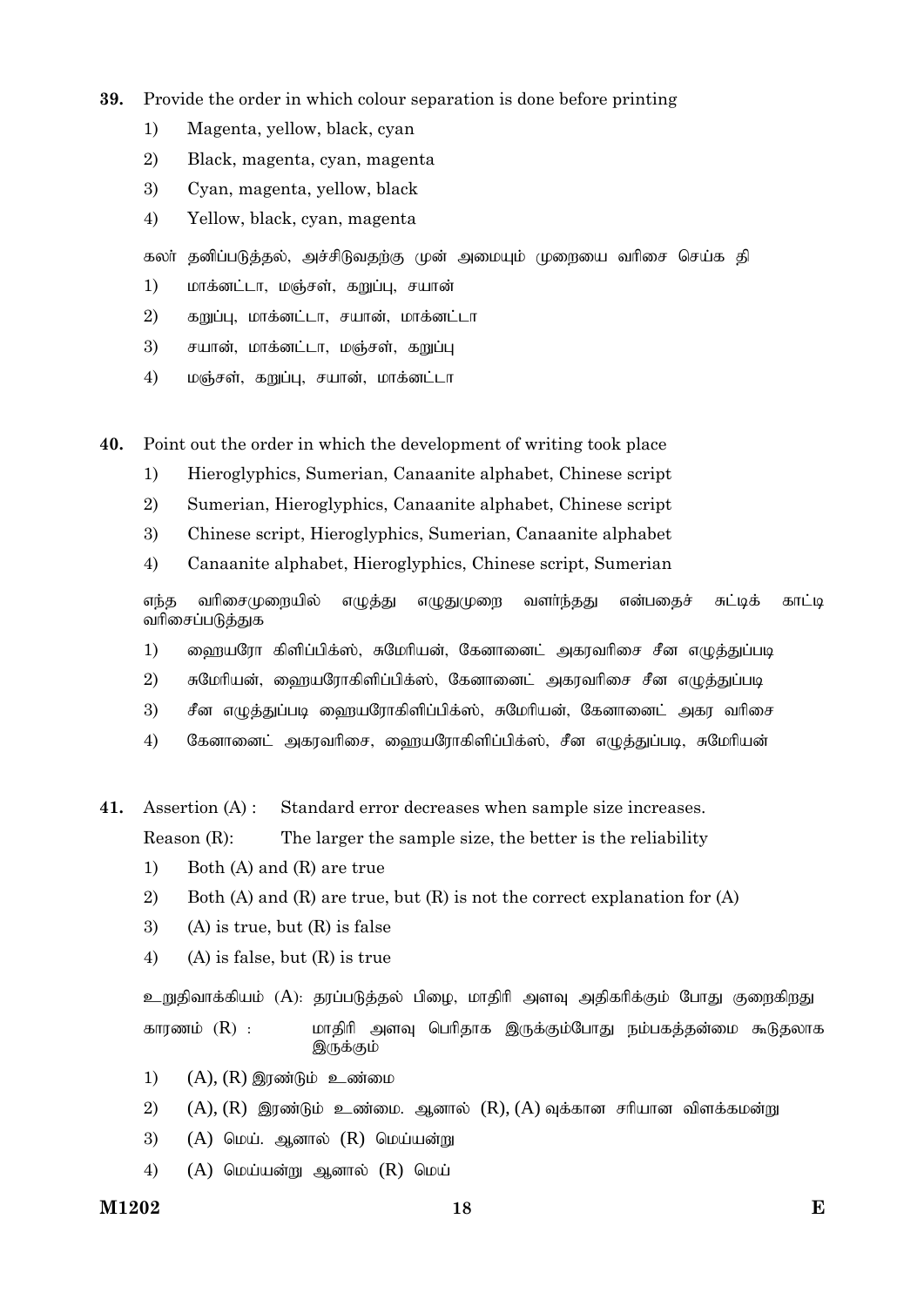- **42.** Assertion (A): Audiences not only learn about public issues and other matters through the media, they also learn how much importance to attach to an issue or topic from the emphasis the mass media place upon it.
	- Reason  $(R)$ : The agenda-setting hypothesis is a learning function from the media. People learn what the issues are and how they are ordered in importance.
	- 1) Both (A) and (R) are true
	- 2) Both (A) and (R) are true, but (R) is not the correct explanation for (A)
	- 3) (A) is true, but (R) is false
	- 4) (A) is false, but (R) is true

உறுதிவாக்கியம் (A) : பாா்வையாளா்கள் பொதுச் செய்திகளை ஊடகவுமி அறிந்து கொள்வதோடு மட்டுமல்லாது, ஒவ்வொன்றுக்கும் ஊடகம் எந்த<br>அளவு முக்கியத்துவம் அளிக்கிறது என்பதையும் அறிந்து அளவு முக்கியத்துவம் அளிக்கிறது என்பதையும் அறிந்து கொள்கின்றனர் காரணம் (R) : நிகழ்ச்சி நிரல் கருதுகோள் ஊடகத்திலிருந்து பெறும் கற்றல் .<br>செய்கை யாதெனின் ஊடகத்தில் செயல் மக்கள் சிக்கல்கள்<br>எவை என்றும், அவை எங்ஙனம் முக்கியக்குவம் எவை என்றும், அவை எங்ஙனம் முக்கியத்துவம் தரப்பட்டுள்ளன என்ற வரிசைமுறையை அறிகின்றனர்

- 1)  $(A)$ ,  $(R)$  இரண்டும் மெய்
- 2)  $(A)$ ,  $(R)$  இரண்டும் மெய். ஆனால்  $(R)$ , $(A)$  வுக்கான சரியான விளக்கமன்று
- $3)$  (A)  $\Omega$ เ $\nu$ น์,  $\Omega$ ,  $\Omega$  (R)  $\Omega$ เ $\nu$ น์เนอฮ์ทห
- 4)  $(A)$  மெய்யன்று ஆனால்  $(R)$  மெய்.
- **43.** Assertion (A) : The terminology of science must be totally objective and precise, and all concepts should be defined in terms of a set of operations to be performed. These types of definitions came to be called operational definitions.

### Reason (R): The length of some object, for instance, could be defined operationally by a series of agreed-upon procedures.

- 1) Both (A) and (R) are true
- 2) Both (A) and (R) are true, but (R) is not the correct explanation for (A)
- 3) (A) is true, but  $(R)$  is false
- 4) (A) is false, but (R) is true

உறுதிவாக்கியம் (A) : அறிவியல் எனும் சொல் மொத்தமாக தற்சாா்பற்று, சுருக்கமாக<br>மேற்சொன்னை வேண்டிய செயல் தொகுதியைக் குறிக்கிறது. தொகுதியைக் இவை செயல் வரையறைகள் எனப்படுகின்றன

fhuzk; (R) : xU nghUspd; ePsk;> nray; tiuapay; Vw;fg;gl;l thpir டிழங்கு முறைப்படி வரையறுக்கப்படுகி<u>றது</u>

- 1)  $(A)$ ,  $(R)$  இரண்டும் மெய்
- 2)  $(A)$ ,  $(R)$  இரண்டும் மெய். ஆனால்  $(R)$ , $(A)$  வுக்கான சரியான விளக்கமன்று
- 3)  $(A)$  மெய். ஆனால்  $(R)$  மெய்யன்று
- $(4)$   $(A)$  மெய்யன்று ஆனால்  $(R)$  மெய்.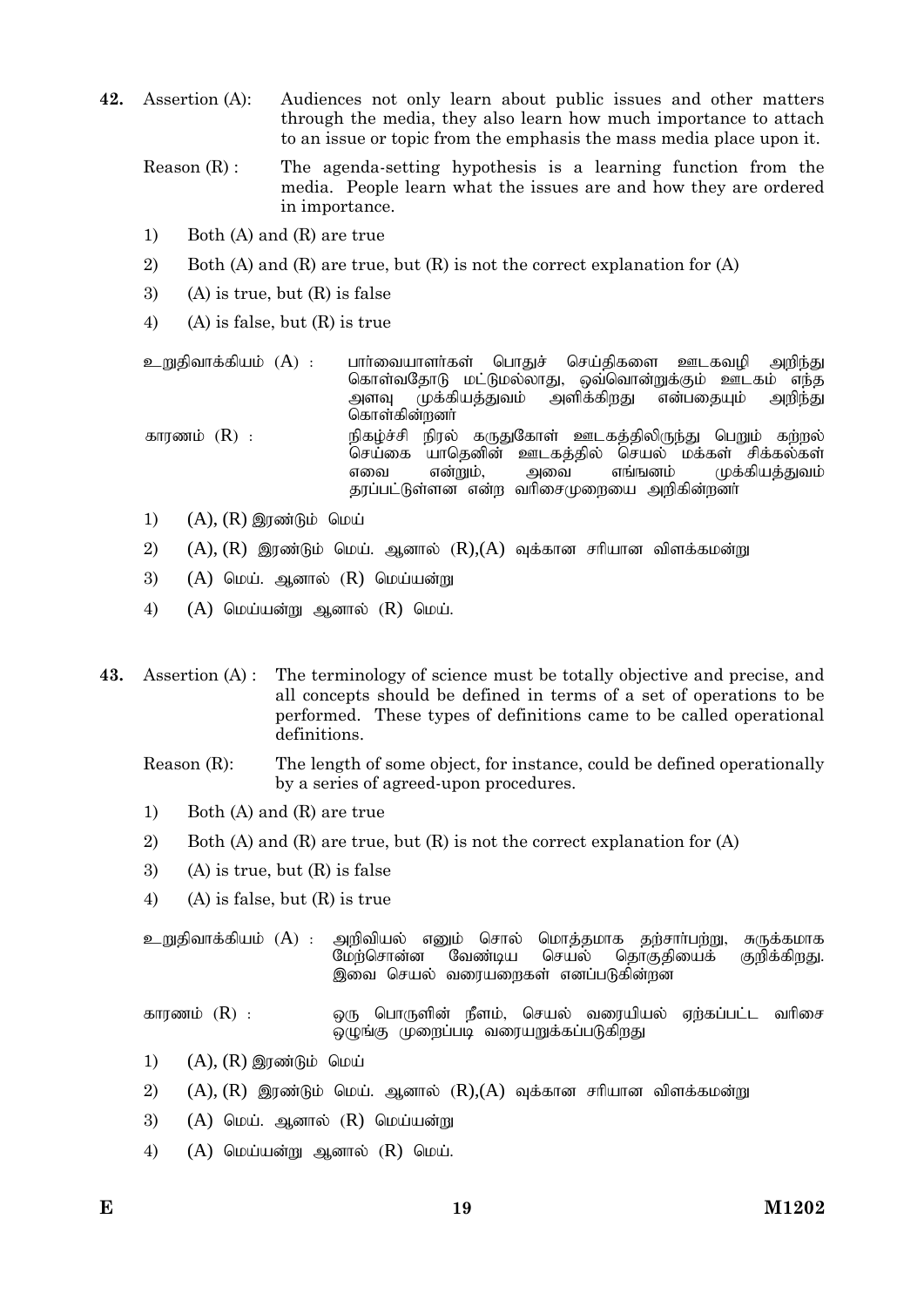- **44.** Assertion (A) : Spiral of silence is the term meant to refer to the tendency of people to remain silent when they feel that their views are in opposition to the majority view on a subject.
	- Reason  $(R)$ : It is born out of the fear of isolation when the group or public realizes that the individual has a convergent opinion from the status quo.
	- 1) Both (A) and (R) are true
	- 2) Both (A) and (R) are true, but (R) is not the correct explanation for (A)
	- 3) (A) is true, but  $(R)$  is false
	- 4) (A) is false, but (R) is true

உறுதிவாக்கியம் (A) : அமைதிச்சுருள் என்பது ஒரு பொருள் குறித்துப் பெரும்பான்மையினரது கருத்துடன் தம் கருத்து வேறுபடுவது கண்டு அமைதியாக இருக்கும் மனப்போக்கைக் குறிப்பது

fhuzk; (R) : FO my;yJ nghJ kf;fs; fUj;jpypUe;J jdpegh; மாறுபடுவது குறித்துத்தான் தனிமைப்படுத்தப்படுவோமோ எனும் அச்சம்

- 1)  $(A), (R)$  இரண்டும் மெய்
- 2)  $(A)$ ,  $(R)$  இரண்டும் மெய். ஆனால்  $(R)$ , $(A)$  வுக்கான சரியான விளக்கமன்று
- 3)  $(A)$  மெய். ஆனால்  $(R)$  மெய்யன்று
- $(4)$   $(A)$  மெய்யன்று ஆனால்  $(R)$  மெய்.
- **45.** Assertion (A) : Media literacy is the ability to evade the use of media.

Reason (R) : Media literate youth and adults are better able to understand the complex. Messages received from television, radio, Internet, newspapers, magazines, books, billboards, video games, music, and all other forms of media.

- 1) Both (A) and (R) are true
- 2) Both (A) and (R) are true, but (R) is not the correct explanation for (A)
- 3) (A) is true, but  $(R)$  is false
- 4) (A) is false, but (R) is true

உறுதிவாக்கியம் (A) : ஊடகக் கல்வியறிவு என்பது ஊடகப் பயனைத் தவிர்த்தல்

- fhuzk; (R) : Clf mwpTila ,isah;> njhiyf;fhl;rp> ,izak;> வானொலி, செய்தித்தாள், இதழ்கள், நூல்கள், பில்போர்டுகள், வீடியோ விளையாட்டுகள் இசை மற்றும் அனைத்து வடிவ<br>ஊடகங்களின் கடின செய்திகளைத் தெளிவாகப் புரிந்து ஊடகங்களின் கடின செய்திகளைத் தெளிவாகப் புரிந்து கொள்கின்றனர்
- $1)$   $(A)$ ,  $(R)$  இரண்டும் மெய்
- 2)  $(A)$ ,  $(R)$  இரண்டும் மெய். ஆனால்  $(R)$ , $(A)$  வுக்கான சரியான விளக்கமன்று
- 3)  $(A)$  மெய். ஆனால்  $(R)$  மெய்யன்று
- $(4)$   $(A)$  மெய்யன்று ஆனால்  $(R)$  மெய்.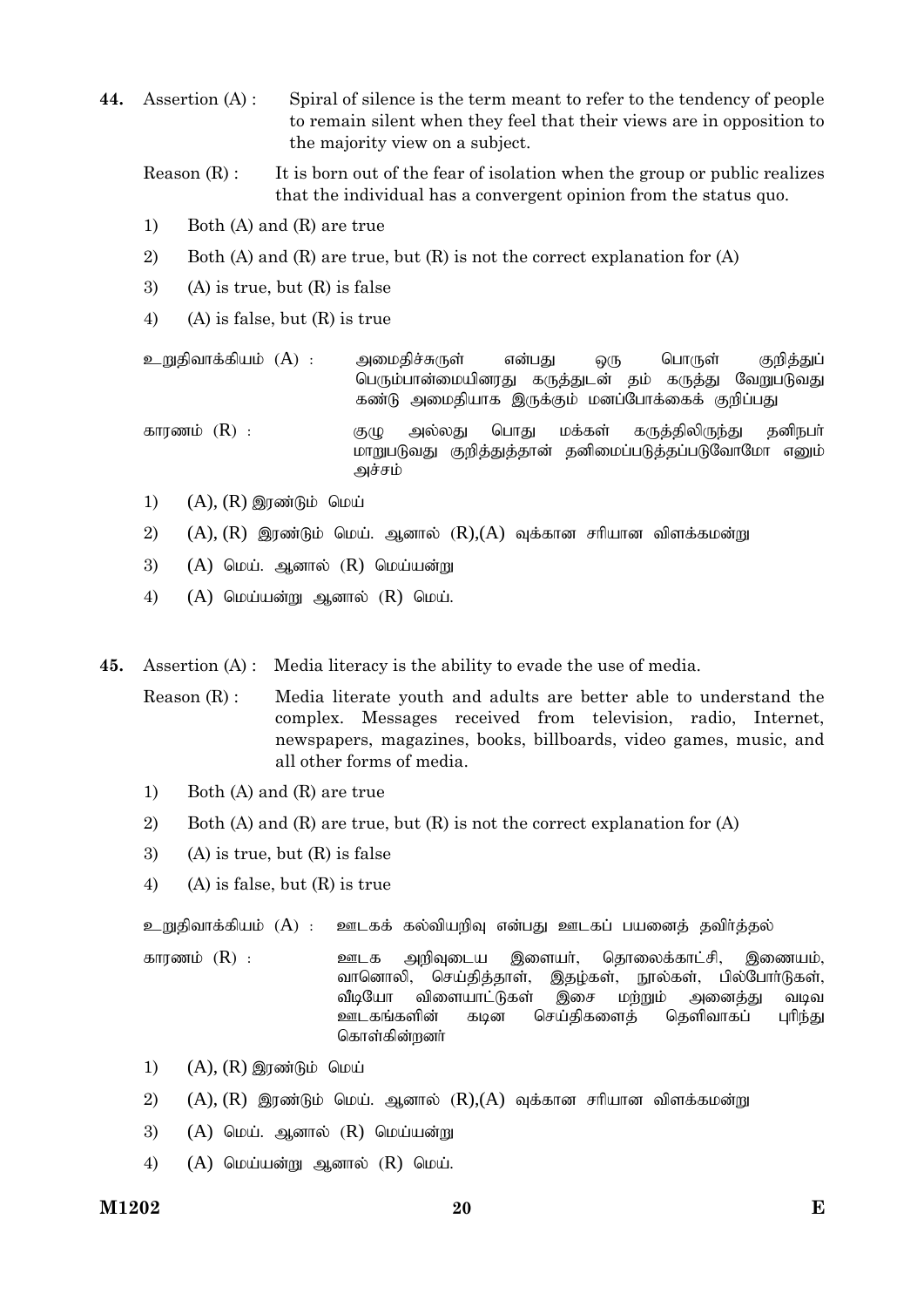# **46.** Passage

Read the following passage and answer questions below :

The media are one among the self-regulatory mechanisms in the advertising industry. Most media maintain some form of advertising review process and, expect for political ads, may reject any they regard as objectionable. Some media exclude advertising for an entire product class; others ban individual ads they think offensive or objectionable. A number of magazines in many countries refused to run some of Benetton's ads on racial lines on the grounds that their readers would find them offensive or disturbing.

Newspapers and magazines have their own advertising requirements and restrictions, which often vary depending on the size and nature of the publication. Large, established publications, such as major newspapers or magazines, often have strict standards regarding the type of advertising they accept. Some media even test the products they advertise and such policies are designed to enhance the credibility of the publication and increase the reader's confidence in the products it advertises.

The advertising industry views self-regulation as an effective mechanism for controlling advertising abuses and avoiding the use of offensive, misleading, or deceptive practices, and it prefers this form of regulation to government intervention. Self-regulation of advertising has been effective and in many instances probably led to the development of more stringent standards and practices than those imposed by or beyond the scope of legislation

The passage refers to

- 1) Offensive advertisements
- 2) Self-regulation of advertisements
- 3) Government monitoring
- 4) Benetton's controversial advertisement

கீழ்க்காணும் பத்தியைப் படித்து அதன் கீழே தரப்பட்டுள்ள வினாக்களுக்கு விடை தருக.

விளம்பரத் தொழில்களில், ஊடகம் ஒரு சுய ஒருங்கமைவு இயங்குறுப்புகளின் தொகுதியாக உள்ளது. ஊடகங்கள் ஒரு வகை விளம்பரப் பரிசீலனையைக் கையாள்கிறது. அரசியல்<br>விளம்பரங்களைத் தவிர தடைசொல்லுதற்குரியன என்று அவை கருதுபவற்றை விளம்பரங்களைத் தவிர தடைசொல்லுதற்குரியன என்று அன<br>நீக்குகின்றன. சில ஊடகங்கள், ஒரு குறிப்பிட்ட வரிசைப் நீக்குகின்றன. சில ஊடகங்கள், ஒரு குறிப்பிட்ட வரிசைப் பொருட்களுக்கான<br>விளம்பரங்களை முற்றாக நீக்குகிறது. சிலர் தனி நபர் விளம்பரங்கள் விலக்குகிறது ,<br>`சிலா் `தனி நபா் விளம்பரங்கள் `விலக்குகிறது அவை தடை சொல்லுதற்குரியன், தாக்குதலின என்று கருதும் போது நீக்குகின்றன. பல .<br>நாடுகளில், எண்ணற்ற இதழ்கள் பெனிட்டன் விளம்பரங்களை, அவை இன அடிப்படையின<br>என்பதால், தங்கள் வாசகர்கள். அவற்றைச் சங்கடமானதாகவும், தாக்தல் சங்கடமானதாகவும், தாக்தல் தன்மையவாகவும் கருதுவதால் வேண்டாம் என்று கூறி விலக்கின.

செய்தித்தாள்களும், இதழ்களும், தமக்கென விளம்பரத் தேவைகளும், தடைகளும், அவற்றின் அளவு, வெளியீட்டின் இயல்பிற்கேற்பக் கொண்டு இயங்குகின்றன. பெரிய, நிலைப்படுத்தப்பட்ட வெளியீடுகள், புகழ்பெற்ற செய்தித்தாள்கள், இதழ்கள் வழக்கமாக .<br>இத்தகைய தர அலகீட்டைக் கொண்டுள்ளன. அதன்படி அவர்கள் ஏற்கும் விளம்பரங்கள் mikfpd;wd. rpy epWtdq;fs; jhq;fs; tpsk;gug;gLj;JKd; mg;nghUl;fisr; அக்கொள்கை அவை வெளியிடும் விளம்பரங்களின் நம்பகத்தன்மை வாசகர்கள் நம்பிக்கைச் சான்றாகக் கொள்கின்றன.

விளம்பரச் சுயகட்டுப்பாட்டு கொள்கை, விளம்பரஞ்சார் தவறுகள், தாக்குதல் இயல்பான திசை திருப்புமியல்பின் ஆகியவற்றைக் கட்டுப்படுத்த உதவுகின்றன. அரசு தலையிட்டு  $\alpha$ ழுங்குமுறைக்கு வழிவகுக்கிறது. சட்டபூர்வ முன் நடவடிக்கையாக இவை உள்ளன. பத்தி குறிப்பிடுவது

- $1$ ) காக்குகல் விளம்பாங்கள்
- $2)$  சுய ஒழுங்கமை விளம்பரங்கள்
- 3) அரசின் நெறியாளுகை
- $4)$  பெனிட்டனின் முரண்பட்ட விளம்பரம்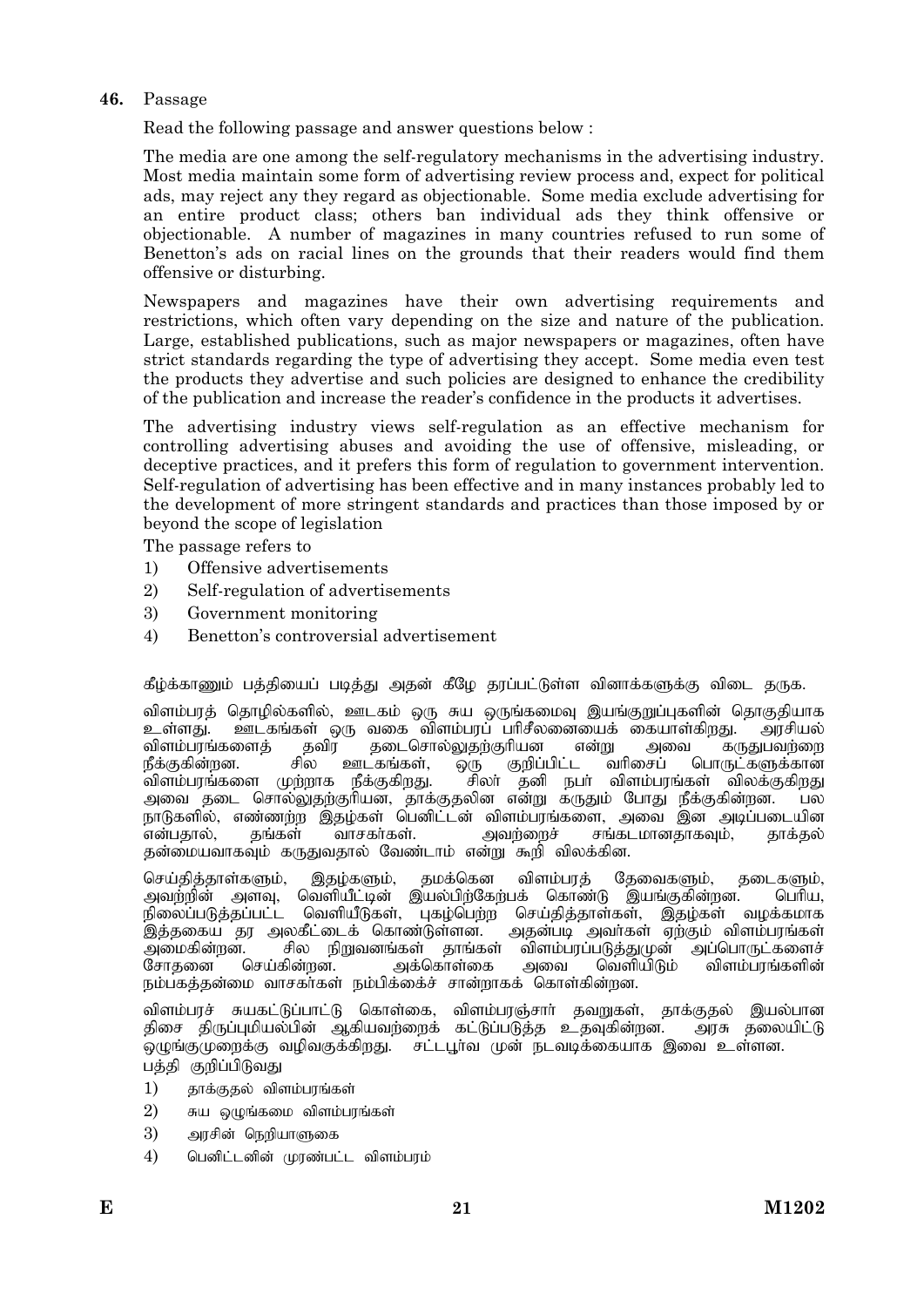# **47.** How do some media enhance their image among their readers?

- 1) Implement strict standards of advertising
- 2) Restrict the type of advertising they accept
- 3) Test the products advertised
- 4) Allow government intervention

எவ்வாறு சில ஊடகங்கள், தங்கள் வாசகர்களினிடையே தங்கள் இமேஜை உயர்த்திக் கொள்கின்றன

- 1) விளம்பரத்தின் தரத்தை உறுதியாகக் கடைப்பிடித்தல்
- $2$ ) ஏற்கும் விளம்பரங்களைக் கட்டுப்படுத்திக் கொள்ளுதல்
- $3$ ) விளம்பரம் செய்யும் பொருட்களைச் சோகனையிடல்
- 4) அரசின் தலையிட்டை அனுமதித்தல்
- **48.** Which ad is referred to as a controversial one in the passage?
	- 1) Racial ads 2) Benetton
	- 3) Government ads 4) Cultural ads

பத்தியில் சொல்லப்பட்ட எந்த விளம்பரம் முரண் உடையதாகக் கூறப்படுகிறது

- 1) ,dQ;rhh; tpsk;guq;fs; 2) ngdpl;ld;
- 3) அரசு விளம்பரங்கள்  $\left( \begin{array}{ccc} 3 & 4 \end{array} \right)$  பண்பாட்டு விளம்பரங்கள்
- **49.** How does the passage compare the implementation of self-regulation with that of legislations of the government?
	- 1) Effective
	- 2) Not so viable
	- 3) Less effective than laws
	- 4) Not preferred

எங்ஙனம் பத்தி சுய ஒழுங்கினை அரசின் சட்டங்களுடன் ஒப்பிடுகிறது

- $1)$  வலிமையான
- $2)$   $(\mu$ க்கியமற்ற
- $3$ ) சட்டங்களை நோக்க வலிமையற்றது
- $4$ ) விரும்பற்குரியதன்று
- **50.** What role media play in advertising industry
	- 1) Self regulatory role
	- 2) Regulatory role
	- 3) Insignificant role
	- 4) Mediatory role

விளம்பரத் தொழிலில் ஊடகம் என்ன பங்கு வகிக்கிறது

- $1$ ) சுய ஒழுங்கமைவு பங்குநிலை
- 2) முறைப்படுத்து பங்குநிலை
- $3$ ) வெளித்தெரியாத சிறு பங்கு
- $4$ ) இடைநிலைப் பங்கு

————————